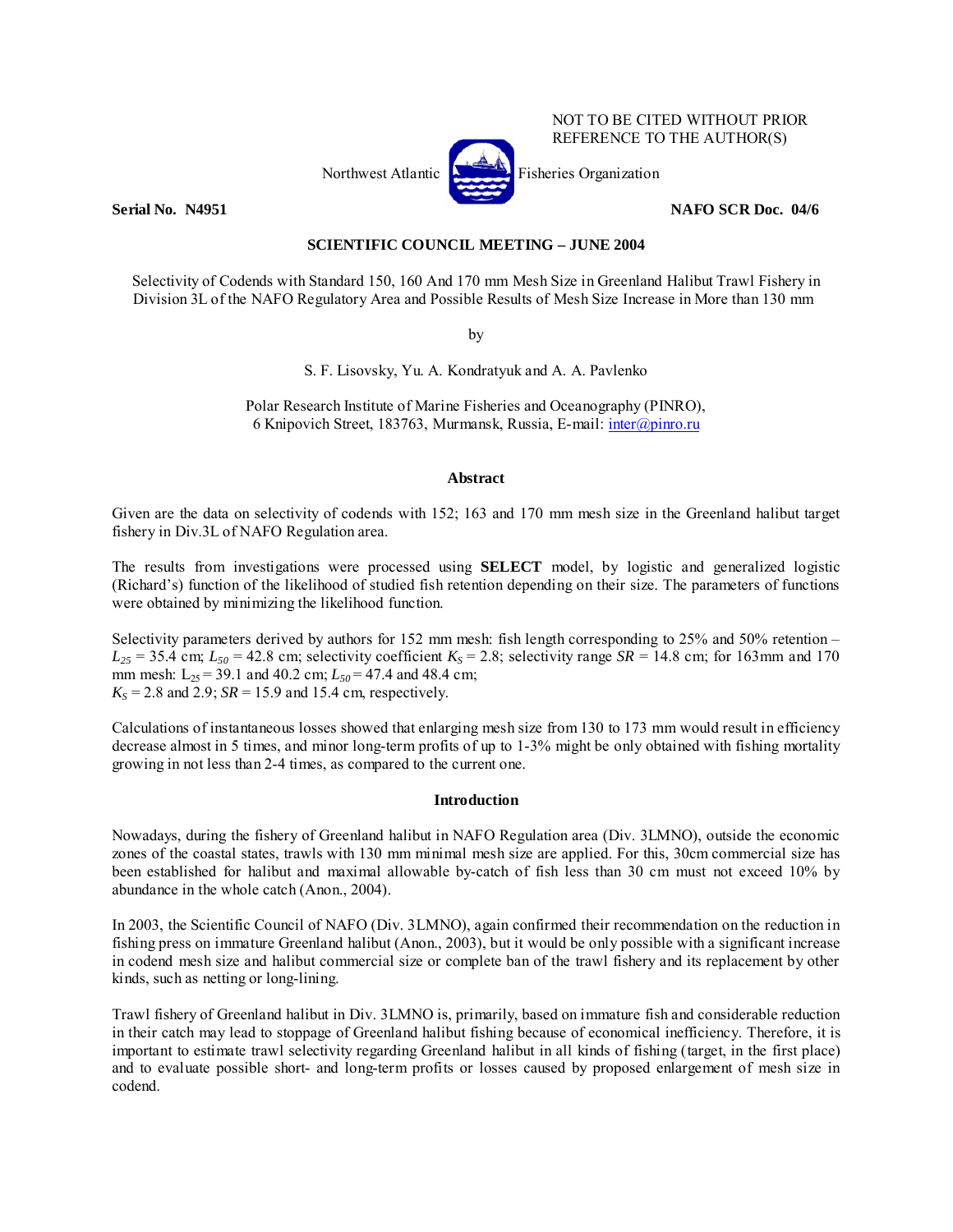### **Materials and Methods**

Researches to estimate codend selectivity in the target fishery of Greenland halibut with an actual medium mesh size of 162.6 mm were conducted in September and with 152.2 mm and 173.0 mm size – in October-December 2003, in Div. 3L of NAFO Regulation area. Experiments were carried out aboard Russian trawler "Kapitan Naumov". The length of the vessel was 55 m; the width  $-11$  m, the tonnage  $-1104$  registered tons; the power of the main engine – 2 210 kW.

In the research bottom 45.8 m trawl "Turbot-454" (Fig. 1) made of polyethylene, with 26 m horizontal and 5 m vertical opening was used. "POLY-ICE" trawl boards with the area of  $8 \text{ m}^2$  and the weight of 2 800 kg were applied for trawl opening. Cable length was 165 m. The trawl was rigged by rockhopper with 500 mm diameter of bobbins on the groundline. The haul speed was 3.0-3.3 knots, fishing duration corresponded to that one adopted. Data on hauls are given in Table 1.

Aboard the trawler codends with standard 150, 160 and 170 mm mesh size, made of polyamide netting with 7.0 mm twine were tested. The length of cylindrical part of the codend amounted to 10 m, the perimeter – to 80 meshes. Codend mesh size was measured in the upper panel of the codend. Measurements were made in a row, which was parallel to longitudinal axis of the codend distant 10 meshes from linear joints and 5 meshes from the codline loops. A measurement was executed immediately after trawl lifting applying a wedge-shaped plate with 2 mm thickness, of ICNAF type, inserted into mesh with 50H effort. The measurements were made in the beginning and end of each test series.

Codend selectivity was estimated by method of small-meshed cover, using bag-shaped fish catcher with 80 mm mesh size, mounted at the codend conical part at the distance of 4-5 m, in front of the site of its joint with the cylindrical part of the codend. The perimeter of codend was larger than that one of its cylindrical part by 60%. After mounting fish catcher became 2-3 m prominent ahead of codend. All the fish from the codend and fish catcher were separately poured out to tank divided into two parts and measured with separation by species and sex. 300-400 halibut individuals from codend and fish catcher were measured. The rest unmeasured fish were completely counted, and the length series were corrected in a proper way.

The research data were collected and processed in accordance with the ICES Recommendations on study of trawl selectivity (Anon., 1996) and instructions issued in PINRO (Anon., 2001). The data were analyzed using computer programme based on **SELECT** model and the task was done applying **Solver-sel** method of iterations – (Tadashi Tokai, 1997; Tadashi Tokai and Takahisa Mitsuhashi, 1998) allowing us to estimate selectivity parameters by logistic or generalized logistic function of studied fish retention likelihood depending on their length.

The equation of Richard's generalized logistic function is described by equation (1)

$$
r(l) = \{ \exp(a + b^*l) / [l + \exp(a + b^*l)] \}^{l/d}, \tag{1}
$$

where  $r(l)$  – likelihood of the retention of fish with length l; *a, b, d* – parameters of function;

*l* – retained fish length.

The length of fish corresponding to 50% retention by codend with B-mesh size was calculated by the formula (2)

$$
L_{50\%} = \frac{\log \text{ it} (0.5)^{\text{d}} - a}{b} \,. \tag{2}
$$

Selectivity range was calculated by the formula (3)

$$
SR = L_{75\%} - L_{25\%} = \frac{\log \text{it}(0.75^d) - \log \text{it}(0.25^d)}{b},\tag{3}
$$

where  $L_{75\%}$  and  $L_{25\%}$  - fish length corresponding to 75% and 25% retention.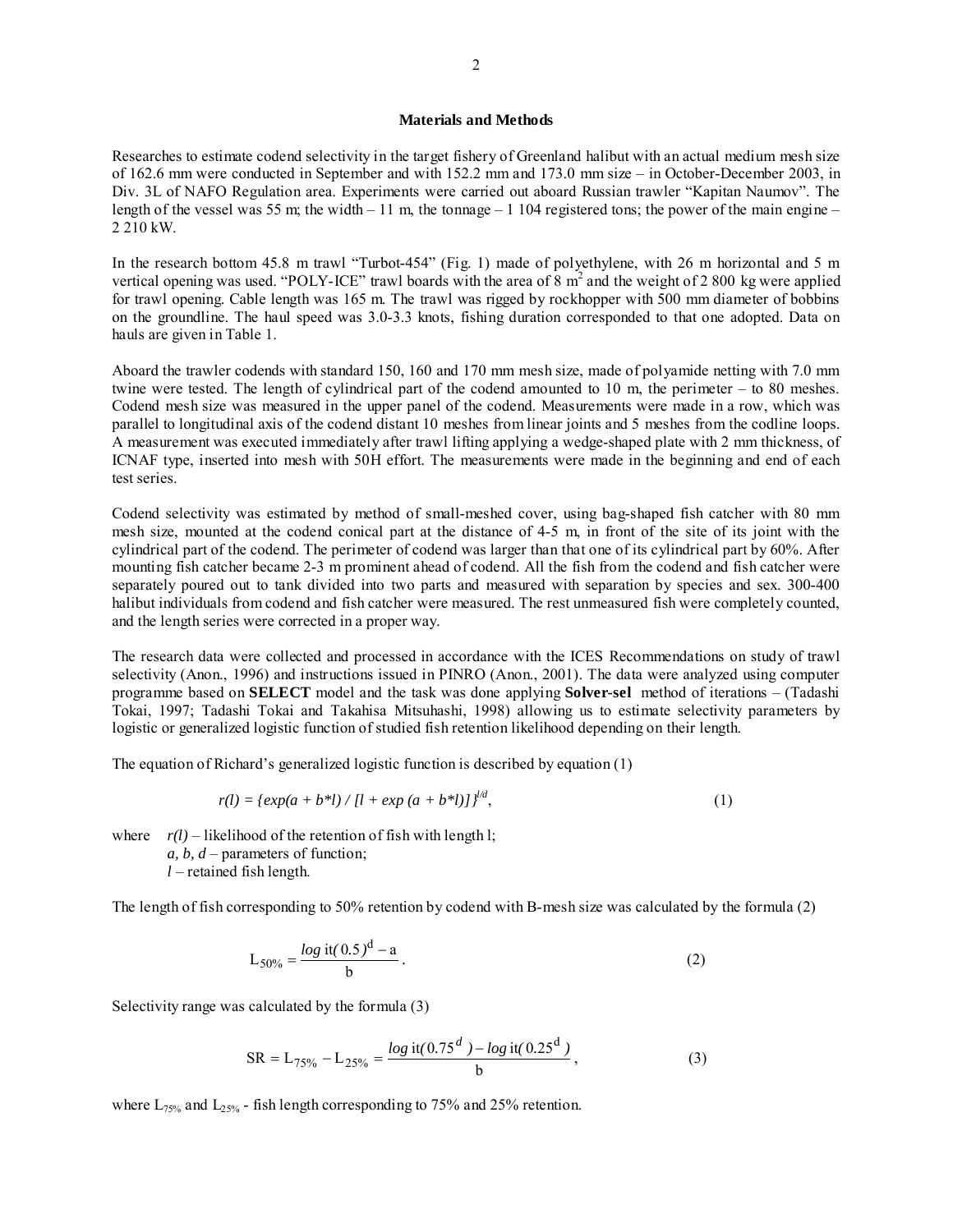Estimates were derived by method of minimizing likelihood function (AIC). All the calculations were made using parameters derived with generalized logistic or logistic function having smaller estimate criterion of the function (AIC).

Selectivity coefficient  $K<sub>S</sub>$  was calculated by the formula (4)

$$
K_{S} = \frac{L_{50\%}}{B} \quad , \tag{4}
$$

where  $B$  – the internal size of codend mesh.

Standard errors of selectivity parameters were detected with the aid of methods used in mathematical statistics.

Change of possible efficiency of Greenland halibut fishing by trawls with a mesh different than 152 mm, was also evaluated by calculations of possible reduction in catch by trawl with a larger mesh as a result of its selectivity increase. The catch of each size group by trawl with a new mesh was estimated based on length composition of catch by trawl with 152.2 mm mesh and the difference in selectivity of 152.2 mm and the new mesh (162.6 and 173.0 mm). The catch taken with the use of 152.2 mm mesh was conditionally considered as 10 000 ind..

The weight of catches was calculated using mean long-term data on each Greenland halibut individual weight dependence on fish length and amount in catches by each codend with different mesh by the formula (5).

$$
\sum_{1}^{n} P_{2i} = \sum_{i=1}^{n} N_{1i} \frac{S_{2i}}{S_{1i}} M_{i},
$$
\n(5)

where  $P_{2i}$  – catch weight of i size group by a new mesh;

 $N_{1i}$ ,  $N_{2i}$  – catch of the first size group by the previous and new mesh, respectively;

 $M_i$  – weight of the first fish from i size group;

 $S_{2i}$  and  $S_{1i}$  – selectivity in relation to fish from i size group of the trawls with new and previous mesh size.

To evaluate the long-term effect from bringing a new mesh into use the method based on the analysis of selective cohorts was applied (ASC method) (Blinov, 1981).

The data on catch by traditional mesh and corresponding mortality F for each age group calculated by XSA model for 2002, were taken from the paper by Darby (Darby *et al*., 2003). The catch corresponding to a new mesh size was calculated in accordance with selectivity coefficients for each size group.

Selectivity parameters were determined based on the results from the experimental research described above.

The initial fishing mortality F for each size group when using a new mesh was estimated as the new-previous mesh selectivity ratio.

While calculating the number of caught fish from every age group a modified (Blinov, 1981) equation of Beverton-Holt (6) was used

$$
Ci = Ninat bal (1-e-F),
$$
 (6)

where  $Ni<sub>nat bal</sub> - the number of fish from i age group in the previous fishery period.$ 

The number of fish in the first fishery year escaped through mesh was calculated by equation (7) (Blinov, 1981)

$$
N(i+1)_{nat bal} = e^{-M} Nir,
$$
\n(7)

where M – natural mortality taken as 0.2 (Darby *et al.*, 2003)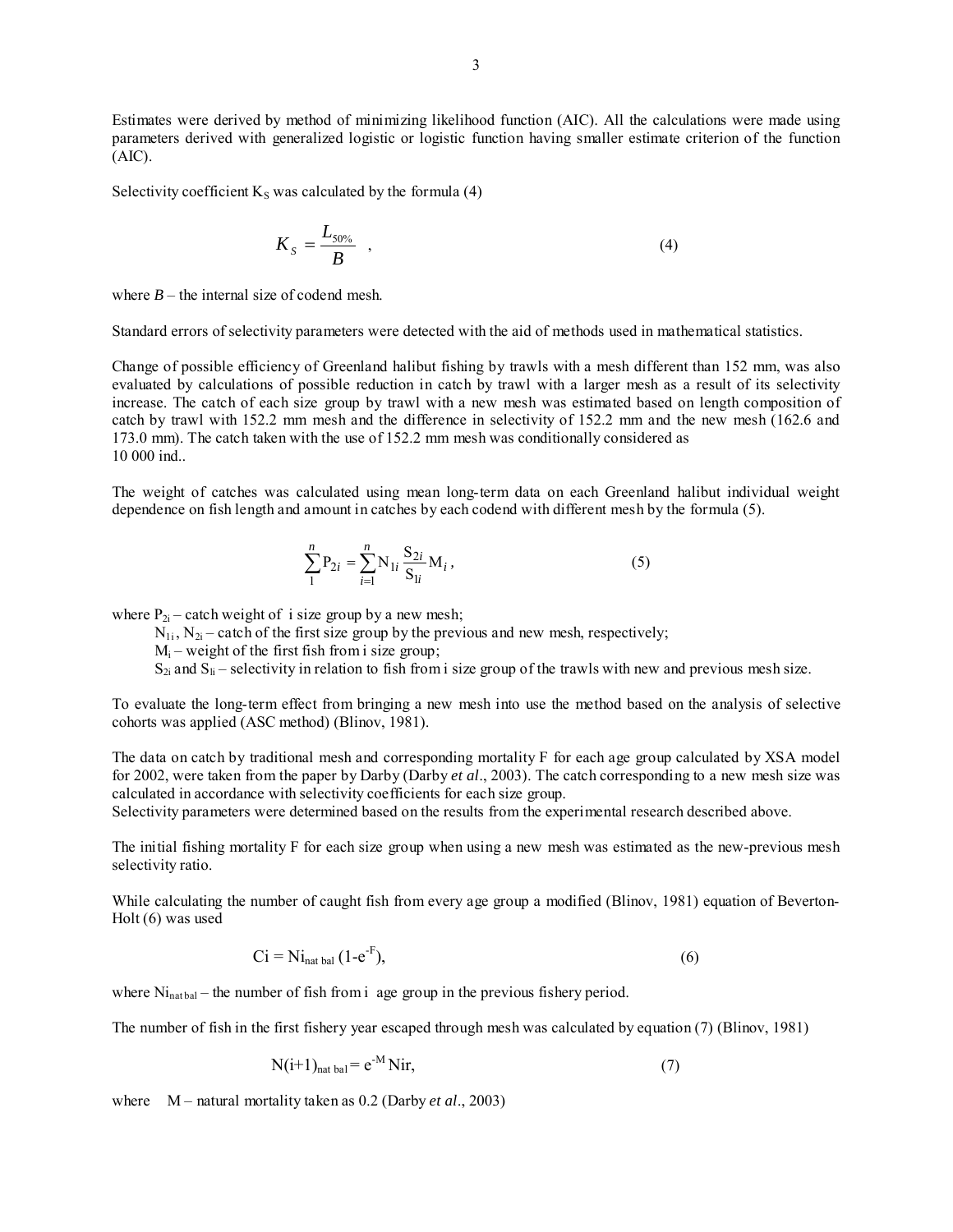Nir – number of fish escaped in the first year of fishery applying new mesh and after the second year – by equation (9)

$$
N(i+1)_{bal} = Nir e^{-(M+Fi)},
$$
\n(8)

where F<sub>i</sub> – natural mortality of *i* age group in the fishery with new mesh size.

Losses in the first fishery year were calculated by the formula (10)

$$
W_{los} = \sum_{i=10}^{i=i} WiNir , \qquad (9)
$$

where Wi – weight of one fish from i age group derived by Bertalanfy equation, parameters of which were selected with the aid of length-age key (Vazquez, 2002).

Later, catch of fish escaped through a new mesh in the first fishery year were summed up and correlated with the losses of the first fishery year.

**Estimation of Greenland halibut fishing efficiency in Div. 3L of NAFO Regulation Area as a result of enlarging mesh size in codend** 

## *2.1. Results from experimental research on 150-170 mm mesh size codends.*

**Research on selectivity of codend with 150 mm mesh size** (actual mean codend mesh size – 152.2 mm) were conducted at 750-950 m depth. Data on hauls are given in Table 1 and the results from trawl codend mesh inner size measurement – in Table 2. In the codend catch varied from 0.20 to 0.63 t, in the fish catcher – from 0.17 to 0.99 t. The percentage of Greenland halibut in the catches by codend and fish catcher fluctuated from 77% to 95%. In bycatch red hake and roughhead grenadier occurred.

When conducting surveys Greenland halibut 28-90 cm in length were fished. Average size of caught males equaled to 39.4 cm, of females – to 40.2 cm, the summarized one of males and females – to 39.9 cm (Fig. 2a). The results of selectivity estimation are given in Fig. 2b and selectivity parameters, their standard error and the estimate criterion of the kind of function (logistic or generalized logistic) are presented in Table 3.

The analysis in Fig. 2b and Table 3 showed that codend selectivity (in relation to Greenland halibut males and females) had no reliable differences and was close to its selectivity without dividing individuals by sex. Richard's curve, for which the value of estimation criterion of the theoretical distribution difference from the actual one was somewhat lower than for the logistic function, is the most suitable for further analysis. According to that function of distribution, selectivity coefficient for 152.2 mm mesh size amounted to 2.8; fish length corresponding to 50% and 25% retention – to 42.8 cm and 35.4 cm, respectively, and the selectivity range was 14.8 cm.

**Research on selectivity of codends with a standard 160 mm mesh size** were carried out at 950-1050 m depth. The mean mesh size was equal to 162.6 cm (Table 2). In the codend the catches varied from 0.54 to 0.96 t, in the fish catcher – from 0.61 to 1.23 t and were, mainly, represented by Greenland halibut (Table 1). In the by-catch insignificant numbers of red hake occurred. Taken were Greenland halibut as long as 42.9 cm with the size of males and females 41.6 cm and 43.8 cm, respectively (Fig. 3a). In the codend the mean length of fish amounted to 45.3 cm under 43.9 cm for males and 46.0 cm for females. In the fish catcher the average length was less: (males - 40.4 cm and females - 42.2 cm). Selectivity indices for males and females did not differ confidently (Fig. 3b, Table 1).

The analysis of estimation criterion for the two kinds of functions (logistic and Richard's) showed that it was lower for Richard's function. Selectivity indices calculated using this function were:  $K_S = 2.9$ ;  $L_{50} = 47.4$  cm;  $L_{25} = 39.1$ cm; *SR* =15.9 cm (Table 3).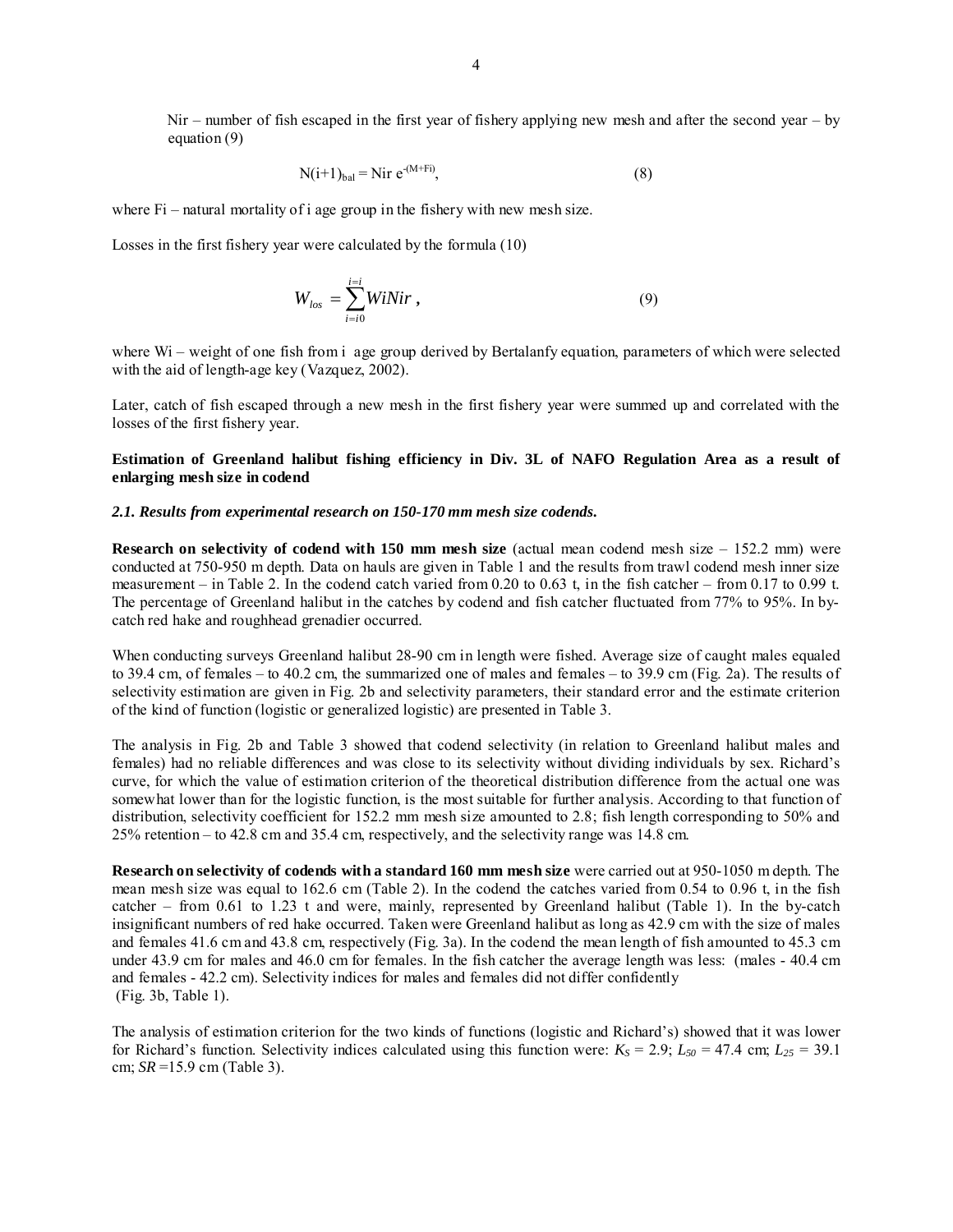The research on selectivity of codend with a standard 170 mm mesh size were performed at the depth of 750-1 100 m. The average mesh size amounted to 173.0 mm (Table 2). In the codend halibut catch varied from 0.15 to 0.49 t; in the fish catcher – from 0.26 to 0.81 t and they were, primarily, represented by Greenland halibut (80-97%). In the by-catch red hake and roughhead grenadier occurred. In that period Greenland halibut with the mean length of 41.4 cm (males – 40.5 cm, females – 41.9 cm) were fished. The average fish length was 43.7 cm (males – 42.5 cm; females – 44.2 cm) in the codend and 40.4 cm (39.7 cm and 40.7 cm), respectively, in the fish catcher (Fig. 4a). Selectivity indices of the codends with such a mesh for males and females did not differ confidently and the analysis of estimation criterion showed that Richard's function would be preferable (Fig. 4b). The selectivity parameters for codend with 173.0 mm mesh were:  $K_s = 2.8$ ;  $l_{50} = 48.4$  cm;  $l_{25} = 35.6$  cm and the selectivity range SR = 15.4 cm (Table 3).

Thus, our data show that the selectivity coefficient for 152, 163 and 173 mm codends is within the range of 2.8-2.9; fish length corresponding to 50% of retention amounts to 42.8; 47.4; 48.4 cm, a selectivity range – to 14.8; 15.9 and 15.4 cm, respectively.

The comparison of these data with the results of the other researchers (Chumakov *et al*., 1981; de Cardenas *et al*., 1995; Huse and Nedreaas, 1995; Lisovsky *et al*., 2001, 2002; Lisovsky and Pavlenko, 2003; Nikeshin *et .al*, 1983; Walsh *et al.*, 2000; Walsh and Hickey, 2000) shows that selectivity coefficient was the similar to the results having obtained before and the selectivity range was somewhat higher (Table 4). In the experiments of 2003, the length of fish with 25% and 50% retention was significantly less for 152 mm mesh size than in the other research. So, in the data from the paper (Lisovsky *et al.*, 2002),  $L_{25} = 41.8$  cm and  $L_{50} = 46.7$  cm while in our experiments they were 35.4 cm and 42.8 cm, respectively. Such differences were, obviously, caused by the distinction in length composition of fished Greenland halibut concentrations.

In our experiments the mean length of fish (without dividing by sex) amounted to 39.9 cm while it was 43.7 cm by the data of the paper (Lisovsky *et al*., 2002). The larger selectivity limits resulted from the wider length range of fish caught by us in 2003 comparing to the data obtained before (Lisovsky *et al*., 2002). So, the length range of fish taken by the trawl with 152.2 mm mesh size was within 28-90 cm, whereas, by these authors' data, fish with the length of 38-64 cm occurred in catches.

# *2.2. Calculation of possible losses or profits of fishing when changing the mesh size in codends from 130 to 170 mm.*

As it was mentioned in the previous section, selectivity of codends with 152.2 mm mesh size in relation to each size group of Greenland halibut was calculated by logistic function, but the generalized logistic one (Richard's) was used for 162.2 and 173.0 mm mesh size. The results of calculations of possible changes in Greenland halibut fishing efficiency as a result of codend selectivity variations conditioned by their mesh size increase are given in Table 5.

As the table shows, the efficiency of Greenland halibut trawl fishing efficiency will decrease by 57% and 61% with the increase of mesh size from 152 to 163 mm and 173 mm, respectively. With the allowance that already with the increase of the mesh size from 130 to 150 mm fishing efficiency reduces by 43% (Lisovsky and Pavlenko, 2003), when enlarging mesh to 173 mm there may be the total reduction of efficiency in almost five times.

The calculations of fishery profits as a result of enlarging codend mesh size from 130 to 173 mm when fishing Greenland halibut in Div. 3LMNO of NAFO Regulation Area indicate that the catch will almost twice decrease in the first 1-3 years and the long-term fishery profits after the introduction of enlarged mesh will not exceed 1-3%. A minor compensation of losses will occur not earlier than in 2-4 years (Fig. 5-8).

Darby also noticed the insignificant effect of enlarging the mesh size from 130 to 145 mm (Darby, 2001). The analysis of available data shows that the Greenland halibut commercial size of 30 cm (Anon., 2004) allowed for fishing (landing) does not correspond to 25% retention of the codend with 130 mm mesh size and may be enlarged to 34-35 cm. For this, the actual by-catch of individuals with the length of less than again established limits will amount to  $34 \text{ cm} - 0.4 - 5.2\%$  and that one of fish to  $36 \text{ cm}$  in length – to  $1.1 - 12.8\%$ .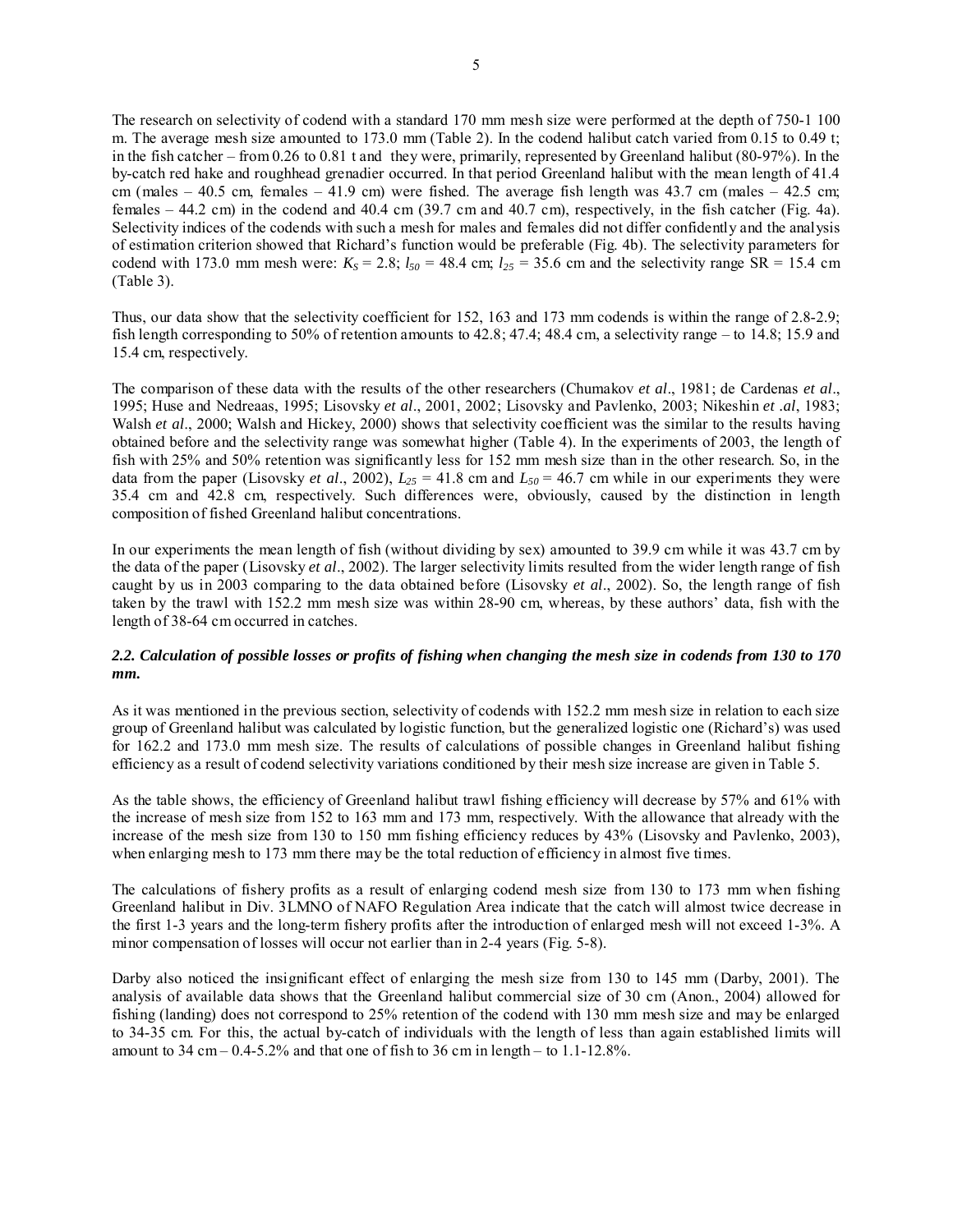Thus, the minimal length of Greenland halibut allowed for fishing may be enlarged to 34-35 cm. For this, the bycatch of fish with the length of less than again defined landing size will not exceed 10% in number as agreed by Fisheries Commission at present (Anon., 2004).

#### **Conclusion**

The increase of the codend mesh size to the size of above 130 mm in the target fishery of Greenland halibut in Div. 3LMNO of the NAFO Regulation Area is not reasonable since brings no long-term profit for fishery and leads to significant decrease of fishing efficiency and possible stoppage of fishery as a result of economical inefficiency. The increase of mesh size from 130 to 150 mm will result in reduction of Greenland halibut fishing almost in 2.5 times, to  $170 \text{ mm} - \text{in } 5 \text{ times.}$ 

The long-term profits of fishing practically do not compensate the short-term losses as a result of the mesh size enlargement from 130 to 173 mm in the Greenland halibut fishery in Div. 3LMNO of the NAFO Regulation Area. Minor profits (1-3%) are only possible with the increase of fishing mortality in not less than 2-4 times in comparison with the current one, which is against sustainable fisheries.

The commercial size of Greenland halibut with the current mesh size may be enlarged to 34-35 cm. For this, the bycatch of fish with the length of less than again established landing size will not exceed 10 % adopted by Fisheries Commission at present.

#### **References**

- ANON., 2001. Instructions and methodical recommendations on the collection and processing of biological data in the research areas of the Polar Institute. – Murmansk: PINRO Press, 2001. 291 p.(in Russian)
- ANON., 2004. Conservation and Enforcement Measures. Doc. NAFO/FC, Doc. 04/01, Serial No 4936, 69 pp.
- ANON.2003. Scientific Council Report 2002/2003. Dartmouth, Nova Scotia, 383 pp. Manual of methods of measuring the selectivity of towed fishing gears. 1996. ICES Coop. Res. Rep. No. 215, 216 pp.
- BLINOV, V.V., 1981. Method of Estimating the Effect on Trawl Catches of Changes in Trawl Selectivity. NAFO SCR Doc. 81/VI/58, Serial No. 342, 14pp.
- DARBY CRIS , W.R. BOWERING and JEAN-CLAUDE MAHÉ, 2003. An Assessment of Stock Status of the Greenland Halibut Resource in NAFO Subarea 2 and Divisions 3KLMNO based on Extended Survivors Analysis. NAFO SCR Doc. No. 03/64, Serial No. 4883, 41pp.
- CHUMAKOV, A.K., NIKESHIN K.N. and A.S GORSHKOVA., 1981. Bottom Trawl Codend Selectivity for Greenland Halibut in NAFO Subarea and Div. 2H, 2J and 3K NAFO SCR Doc. 81/IX/89, Serial No. 382, 19 pp.
- DARBY CHRIS, W.R.. 2001. An analysis of the Effects of a Change in Trawl Mesh Size from 30 to 145 mm, Within the Greenland Halibut and by-catch Species Fisheries Subarea 2 and Divisions 3KLMN, NAFO SCR Doc. 01/81, Serial No. 4463, 8 pp.
- DE CARDENAS E, DE MELLA A. AVILLA, JGLESIAS S. AND F.SABORIDO. 1995. Selectivity of 130 mm Mesh Size in Deep Sea Bottom Trawl Fishery. NAFO SCR Doc. 95/97, Serial No. 2558, 7 pp.9. Huse Jrene and Nedreaas K. 1995. Preliminary length Selection Curves of Trawl Fishing for Greenland Halibut (*Reinhordtius hippoglossoides*). NAFO SCR Doc. 95/22, Serial No. 2529, 7 pp.
- LISOVSKY S.F., ESIN V.V. AND A.A PAVLENKO. 2001. Selectivity of Trawl Bags with Different Mesh Size in Trawl Fishery for Greenland Halibut in the NAFO Regulatory Area. NAFO SCR Doc. 01/30, Serial No. 4405, 13 pp.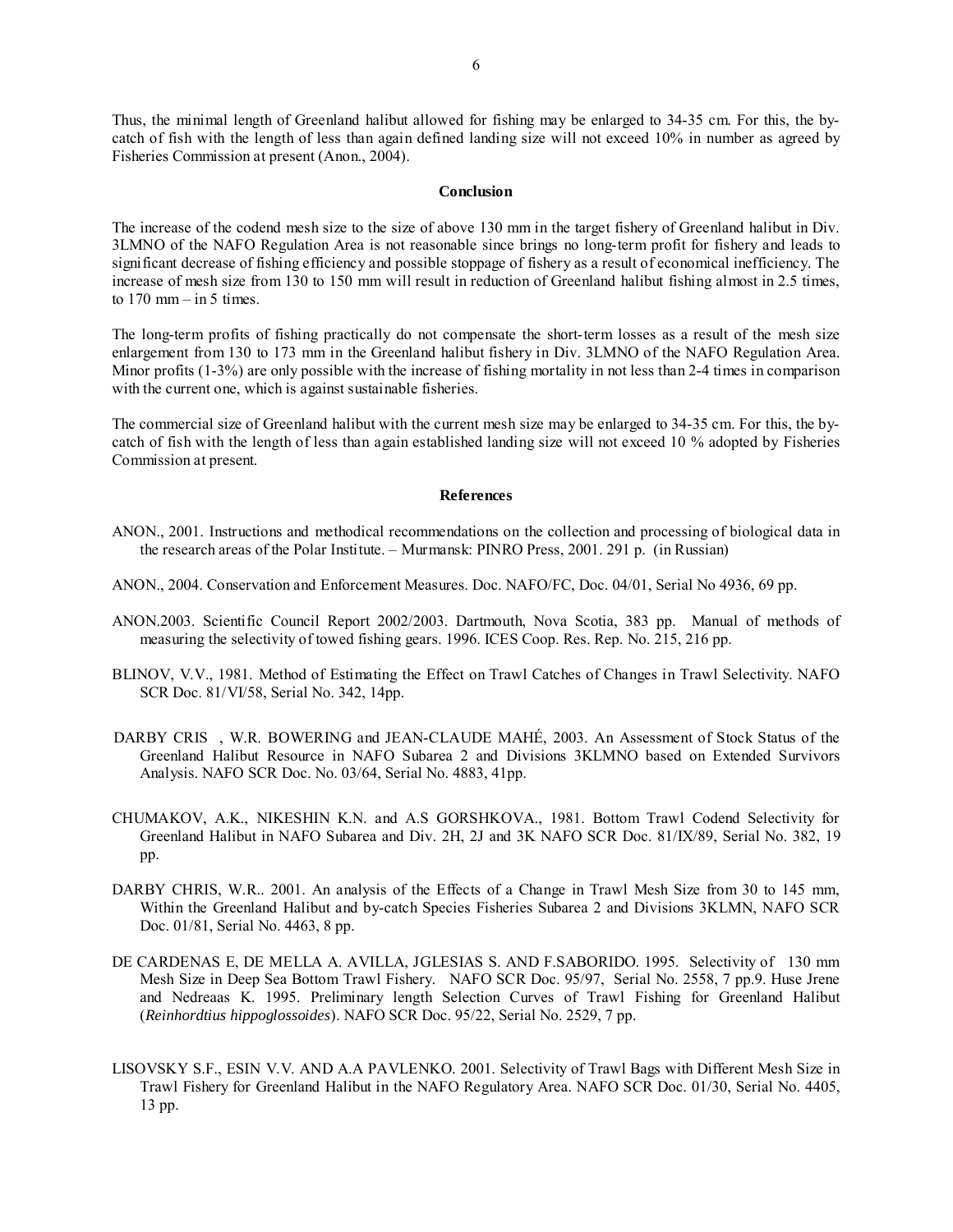- LISOVSKY S.F., PAVLENKO A.A. AND YU.A KONDRATYUK. 2002. The Analysis of the Results from the Investigation into Selectivity of Trawl Codends with 120-150 mm Mesh Size in the Fishery of Greenland Halibut in the NAFO Regulatory Area. NAFO SCR Doc. 02/29, Serial No. 4636, 17 pp.
- LISOVSKY, S. AND A. PAVLENKO. 2003. Selectivity of the codends with 130-150 mm mesh size in specialized trawl fishery for Greenland halibut in Division 3L of NAFO Regulatory Area. NAFO SCR Doc. 03/28, Serial No 4842, 25 pp.
- NIKESHIN K.N., KOVALENKO V.G. AND A.S GORSHKOVA. 1983. Some Parameters of Bottom Trawl Selective Characteristics from Data of Instrumental Observations Carried Out Relative to Baked Redfish, Greenland Halibut, American Place, Yellowtail Flounder and Roundnose Grenadier in the Fishing Areas of the Northwest Atlantic. NAFO SCR Doc 83/IX/84, Serial No. 750, 14 pp.
- TADASHI TOKAI. 1997. Maximum likelihood parameter estimates of a mesh selectivity logistic model through SOLVER on MS-Excel. Bull. Jpn. Fish. Oceanogra., Vol. 61, No. 3, p. 288-298.
- TADASHI TOKAI AND TAKAHISA MITSUHASHI. 1998. SELECT model for estimating selectivity curve from comparative fishing experiments. Bull. Jpn.Fish.Oceanogra., Vol.62, No.3, р. 235-247.
- VÁZQUEZ, 2002, Results from Bottom Trawl Survey on Flemish Cap of July 2001. NAFO SCR Doc. 02/12, Serial No. N4613, 43 pp.
- WALSH S.J., FOSTER J.J., WANG H. AND G. BROTHERS. 2000. Results of the Canadian 145 mm Diamond Codend Mesh Selection Experiments for Greenland Halibut in the NAFO Area. NAFO SCR Doc. 00/66, Serial No. 4308, 10 pp .
- WALSH STEPHAN J. AND HICKEY WILLIAM H. 2000. Review of Bottom Trawl Codend Mesh Selection Studies in the Northwest Atlantic. NAFO SCR Doc. 00/49, Serial No. 4281, 5 pp.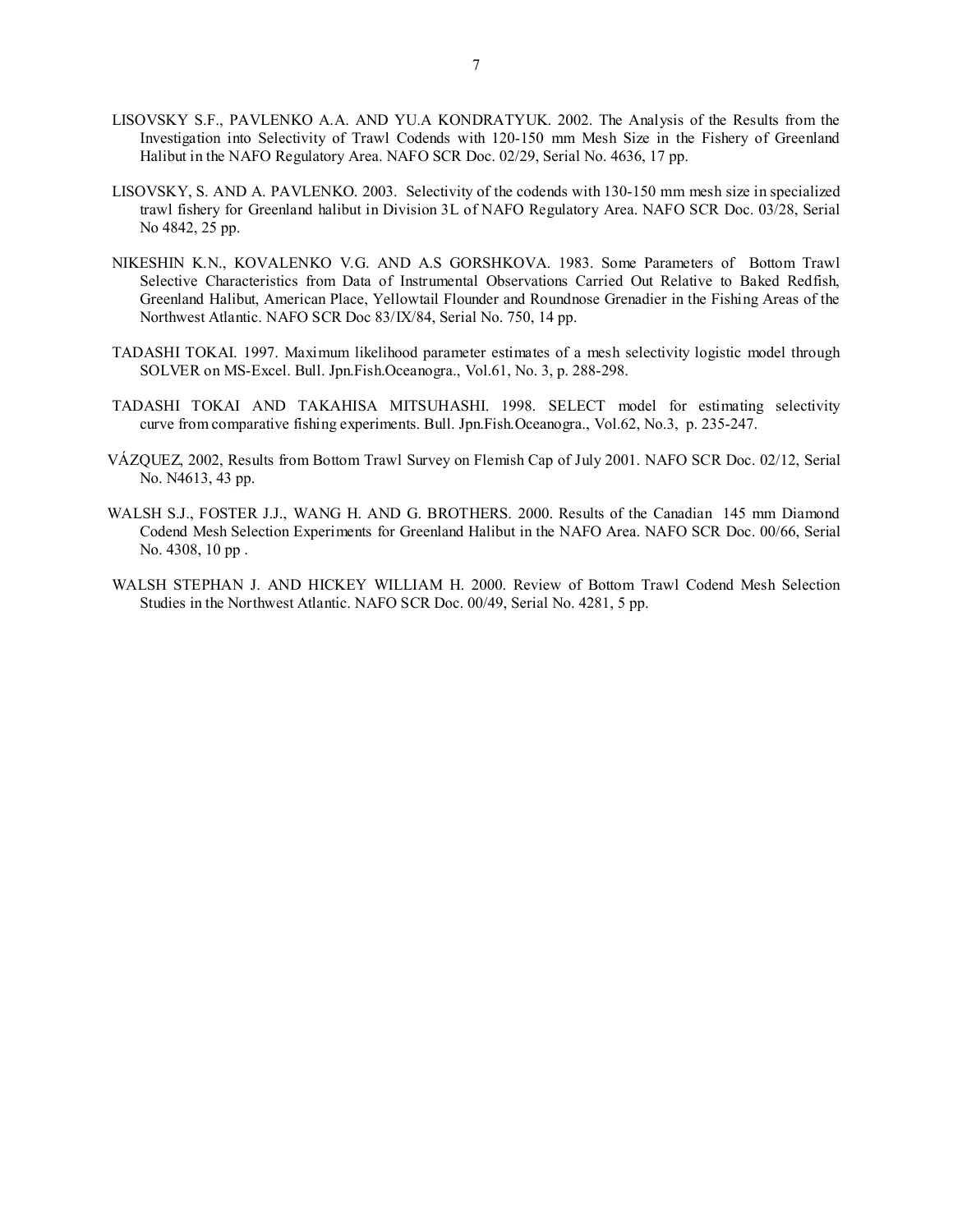| Num                     | Date                      | Position of haul     |                      | Time of | Haul               | Haul    |           | Catch, kg         |       |         |       |  |
|-------------------------|---------------------------|----------------------|----------------------|---------|--------------------|---------|-----------|-------------------|-------|---------|-------|--|
| ber of                  |                           | north                | west                 | catch,  | duration,          | course, | Depth,    | Greenland halibut |       | Other   |       |  |
| hauls                   |                           | latitude             | longitude            | h min.  | h min.             | degrees | ${\rm m}$ | codend            | cover | species | Total |  |
| Mesh size 152,2 mm      |                           |                      |                      |         |                    |         |           |                   |       |         |       |  |
| $\mathbf{1}$            | 10.12.0                   | $48^014^14$          | $46^{0}14'6$         | 06.40   | 7.20               | 190     | 750       | 554               | 742   | 95      | 1391  |  |
| $\sqrt{2}$              | $11.\overline{12.0}$      | 48'14'2              | 47°53'9              | 07.10   | 7.10               | 210     | 800       | 578               | 742   | 69      | 1389  |  |
| $\overline{\mathbf{3}}$ | $12.\overline{12.0}$      | 48 <sup>0</sup> 05"7 | 46°59′0              | 12.30   | 6.00               | 60      | 750       | 374               | 497   | 110     | 981   |  |
| $\overline{4}$          | 19.12.0                   | 48 <sup>0</sup> 07'9 | $47^{0}38'8$         | 01.30   | 6.00               | $90\,$  | 850       | 551               | 992   | 119     | 1662  |  |
| 5                       | $20.\overline{1}2.0$      | $48^007'$ 9          | 48 <sup>0</sup> 08'1 | 12.00   | 6.00               | 270     | 900       | 443               | 283   | 87      | 813   |  |
| 6                       | $23.\overline{1}2.0$      | $48^007'$ 9          | $47^{0}34'1$         | 09.20   | 6.00               | 95      | 950       | 415               | 288   | 55      | 758   |  |
| $\overline{7}$          | 27.12.0                   | 48 <sup>0</sup> 07'7 | 47°32'5              | 02.20   | 6.00               | 90      | 900       | 356               | 363   | $80\,$  | 799   |  |
| 8                       | 28.12.0                   | 48008'9              | $46^{0}58'8$         | 18.00   | 6.00               | $70\,$  | 900       | 396               | 353   | $80\,$  | 829   |  |
| 9                       | 30.12.0                   | $48^008'1$           | 48 <sup>0</sup> 07'9 | 08.40   | 3.00               | 90      | 925       | 196               | 172   | 83      | 451   |  |
| 10                      | $31.\overline{12.0}$      | $48^{0}07'8$         | $47^{0}10'7$         | 10.10   | 6.00               | 270     | 925       | 634               | 811   | 108     | 1553  |  |
|                         | Mesh size 162,6 mm        |                      |                      |         |                    |         |           |                   |       |         |       |  |
| $\mathbf{1}$            | 30.08.0                   | 48.08'6              | 47.34'7              | 12.30   | 7.00               | 90      | 1000      | 536               | 1013  | 94      | 1643  |  |
| $\overline{c}$          | 01.09.0                   | 48.09'1              | 47.05'8              | 21.30   | 5.50               | 260     | 1020      | 955               | 1060  | 175     | 2190  |  |
| 3                       | 03.09.0                   | 48.08'5              | 47.36'7              | 12.00   | 7.00               | $90\,$  | 1020      | 731               | 1088  | 147     | 1966  |  |
| $\overline{4}$          | 05.09.0                   | 48.08'7              | 47.36'2              | 17.00   | 6.00               | 90      | 1050      | 680               | 868   | 48      | 1596  |  |
| 5                       | 07.09.0                   | 48.08'4              | 47.29'1              | 01.50   | 5.30               | 85      | 1050      | 758               | 769   | 144     | 1671  |  |
| 6                       | 07.09.0                   | 48.08'2              | 47.15'1              | 18.40   | 4.50               | 265     | 950       | 834               | 607   | 54      | 1495  |  |
| $\overline{7}$          | 08.09.0                   | 48.08'6              | 47.36'1              | 15.30   | 5.00               | 90      | 1050      | 624               | 628   | 67      | 1319  |  |
| 8                       | 09.09.0                   | 48.08'8              | 47.37'7              | 06.40   | 7.00               | $90\,$  | 1000      | 842               | 1234  | 105     | 2181  |  |
| 9                       | 09.09.0                   | 48.08'3              | 47.06'1              | 16.00   | 7.00               | 265     | 1000      | 536               | 785   | 115     | 1436  |  |
| 10                      | 10.09.0<br>$\overline{a}$ | 48.08'0              | 47.27'2              | 17.30   | 7.00               | 85      | 1000      | 621               | 632   | 94      | 1347  |  |
|                         |                           |                      |                      |         | Mesh size 173,0 mm |         |           |                   |       |         |       |  |
| $\mathbf{1}$            | 29.10.0                   | $48^{0}08'0$         | 47 <sup>0</sup> 06'9 | 14.20   | 6.30               | 270     | 950       | 139               | 813   | 34      | 986   |  |
| $\overline{c}$          | $31.\overline{10.0}$      | 48004'4              | 47°27'4              | 12.00   | 6.00               | $90\,$  | 1100      | 177               | 338   | 61      | 576   |  |
| 3                       | 01.11.0                   | 48 <sup>0</sup> 07'4 | 49°59'3              | 14.00   | 6.00               | $70\,$  | 800       | 222               | 380   | 67      | 669   |  |
| $\overline{4}$          | 02.11.0                   | 48008'5              | 47°05'7              | 06.00   | 6.00               | $70\,$  | 850       | 203               | 445   | $27\,$  | 675   |  |
| 5                       | 06.11.0                   | 48 <sup>0</sup> 07'0 | $46^{0}59'4$         | 13.20   | 6.00               | $70\,$  | 800       | 318               | 644   | 62      | 1024  |  |
| 6                       | 09.11.0                   | 48008'2              | $47^{0}01'3$         | 00.20   | 6.00               | $90\,$  | 750       | 243               | 613   | 37      | 893   |  |
| $\overline{7}$          | 01.12.0                   | 4807'9               | $47^{0}11'2$         | 00.40   | 6.30               | 270     | 900       | 157               | 652   | 33      | 842   |  |
| $\,$ $\,$               | 02.12.0                   | 48066'4              | $46^{0}59'3$         | 09.20   | 6.40               | $70\,$  | 800       | 144               | 259   | 79      | 482   |  |
| 9                       | 05.12.0                   | 48 <sup>0</sup> 07'2 | $46^{0}58'5$         | 14.10   | 6.00               | 70      | 825       | 296               | 636   | 70      | 1002  |  |
| 10                      | 06.12.0                   | $48^007^{\prime}0$   | 46°59'6              | 08.10   | 6.00               | 70      | 800       | 488               | 569   | 92      | 1149  |  |
|                         |                           |                      |                      |         |                    |         |           |                   |       |         |       |  |

TABLE 1. The main data on hauls made when estimating selectivity of codends with 152-173 mm mesh size in Div. 3L of NAFO Regulation area, 2003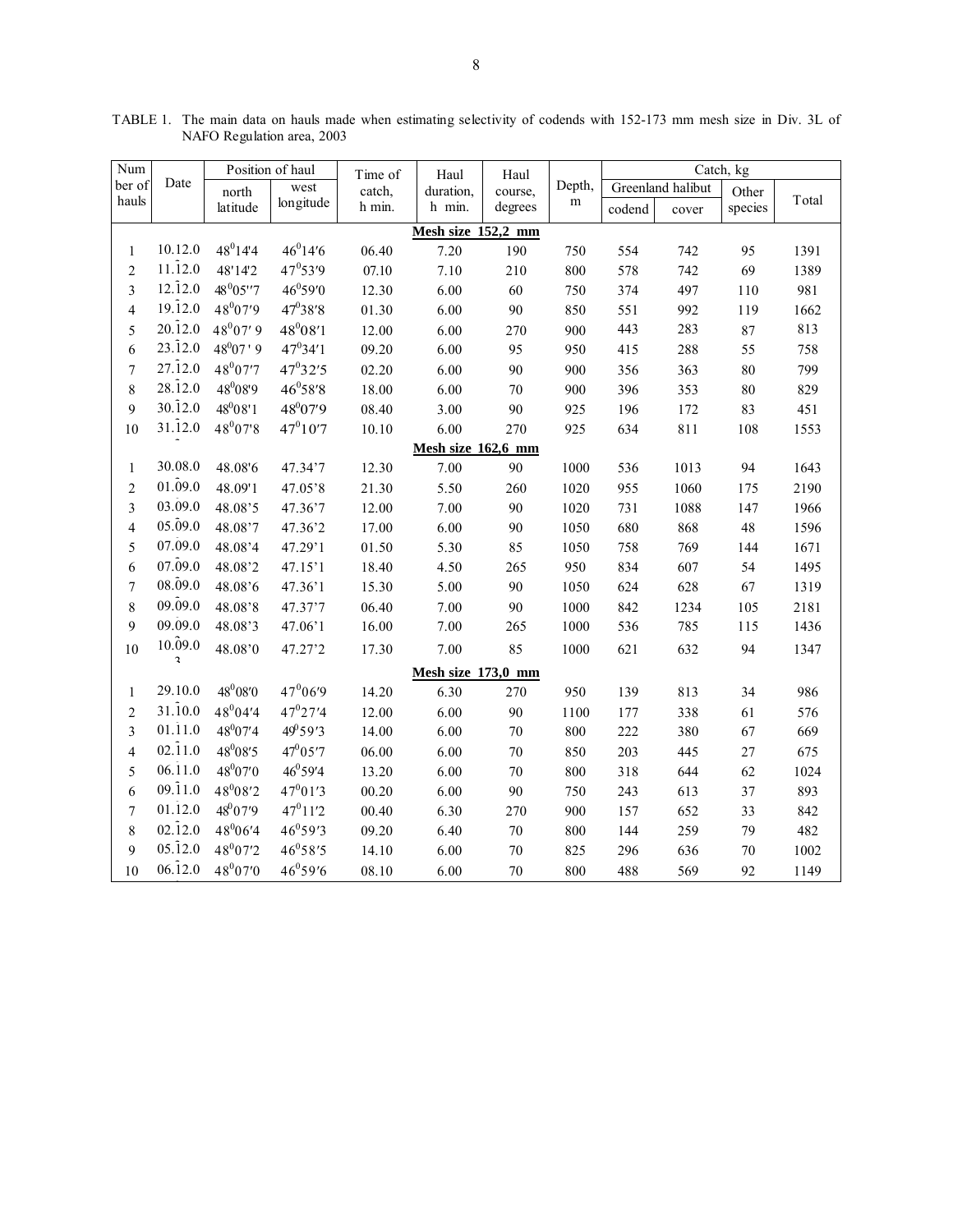| No.                              | At the beginning | At the end of | No.                              | At the beginning | At the end of<br>trials |  |  |  |  |  |
|----------------------------------|------------------|---------------|----------------------------------|------------------|-------------------------|--|--|--|--|--|
|                                  | of trials        | trials        |                                  | of trials        |                         |  |  |  |  |  |
|                                  |                  |               |                                  |                  |                         |  |  |  |  |  |
| <b>Standard mesh size 150 mm</b> |                  |               |                                  |                  |                         |  |  |  |  |  |
| 1.                               | 152              | 152           | 11.                              | 154              | 154                     |  |  |  |  |  |
| $\overline{2}$ .                 | 151              | 150           | 12.                              | 155              | 150                     |  |  |  |  |  |
| 3.                               | 153              | 153           | 13.                              | 151              | 150                     |  |  |  |  |  |
| 4.                               | 155              | 149           | 14.                              | 152              | 153                     |  |  |  |  |  |
| 5.                               | 151              | 150           | 15.                              | 153              | 147                     |  |  |  |  |  |
| 6.                               | 150              | 152           | 16.                              | 154              | 151                     |  |  |  |  |  |
| 7.                               | 157              | 153           | 17.                              | 153              | 150                     |  |  |  |  |  |
| 8.                               | 154              | 150           | 18.                              | 153              | 151                     |  |  |  |  |  |
| 9.                               | 150              | 151           | 19.                              | 151              | 152                     |  |  |  |  |  |
| 10.                              | 152              | 153           | 20.                              | 156              | 153                     |  |  |  |  |  |
| <b>Mean</b>                      |                  |               |                                  | 153,2            | 151,1                   |  |  |  |  |  |
| Mean actual                      |                  |               |                                  | 152,2            |                         |  |  |  |  |  |
|                                  |                  |               | <b>Standard mesh size160 mm</b>  |                  |                         |  |  |  |  |  |
| 1.                               | 163              | 160           | 11.                              | 163              | 160                     |  |  |  |  |  |
| $\overline{2}$ .                 | 165              | 165           | 12.                              | 162              | 162                     |  |  |  |  |  |
| 3.                               | 164              | 160           | 13.                              | 161              | 166                     |  |  |  |  |  |
| 4.                               | 164              | 162           | 14.                              | 163              | 160                     |  |  |  |  |  |
| 5.                               | 162              | 157           | 15.                              | 160              | 164                     |  |  |  |  |  |
| 6.                               | 163              | 162           | 16.                              | 162              | 161                     |  |  |  |  |  |
| 7.                               | 163              | 164           | 17.                              | 164              | 166                     |  |  |  |  |  |
| 8.                               | 163              | 160           | 18.                              | 164              | 163                     |  |  |  |  |  |
| 9.                               | 168              | 162           | 19.                              | 165              | 164                     |  |  |  |  |  |
| 10.                              | 164              | 163           | 20.                              | 160              | 162                     |  |  |  |  |  |
| Mean                             |                  |               |                                  | 162,4            | 162,8                   |  |  |  |  |  |
| Mean actual                      |                  |               |                                  | 162,6            |                         |  |  |  |  |  |
|                                  |                  |               | <b>Standard mesh size 170 mm</b> |                  |                         |  |  |  |  |  |
| 1.                               | 174              | 173           | 11.                              | 178              | 170                     |  |  |  |  |  |
| 2.                               | 175              | 171           | 12.                              | 177              | 171                     |  |  |  |  |  |
| 3.                               | 174              | 176           | 13.                              | 172              | 175                     |  |  |  |  |  |
| 4.                               | 176              | 170           | 14.                              | 173              | 172                     |  |  |  |  |  |
| 5.                               | 175              | 172           | 15.                              | 175              | 168                     |  |  |  |  |  |
| 6.                               | 176              | 173           | 16.                              | 174              | 174                     |  |  |  |  |  |
| 7.                               | 173              | 169           | 17.                              | 174              | 171                     |  |  |  |  |  |
| 8.                               | 175              | 170           | 18.                              | 171              | 170                     |  |  |  |  |  |
| 9.                               | 173              | 171           | 19.                              | 176              | 171                     |  |  |  |  |  |
| 10.                              | 177              | 169           | 20.                              | 175              | 172                     |  |  |  |  |  |
| Mean                             |                  |               |                                  | 174,7            | 171,4                   |  |  |  |  |  |
| Mean actual                      |                  |               |                                  | 173,0            |                         |  |  |  |  |  |

TABLE 2. Results of mesh measurement in codends with 150-170 mm standard mesh size in the research on Greenland halibut selectivity in NAFO Regulation area, 2003

Greenland halibut selectivity in NAFO Regulation area, 2003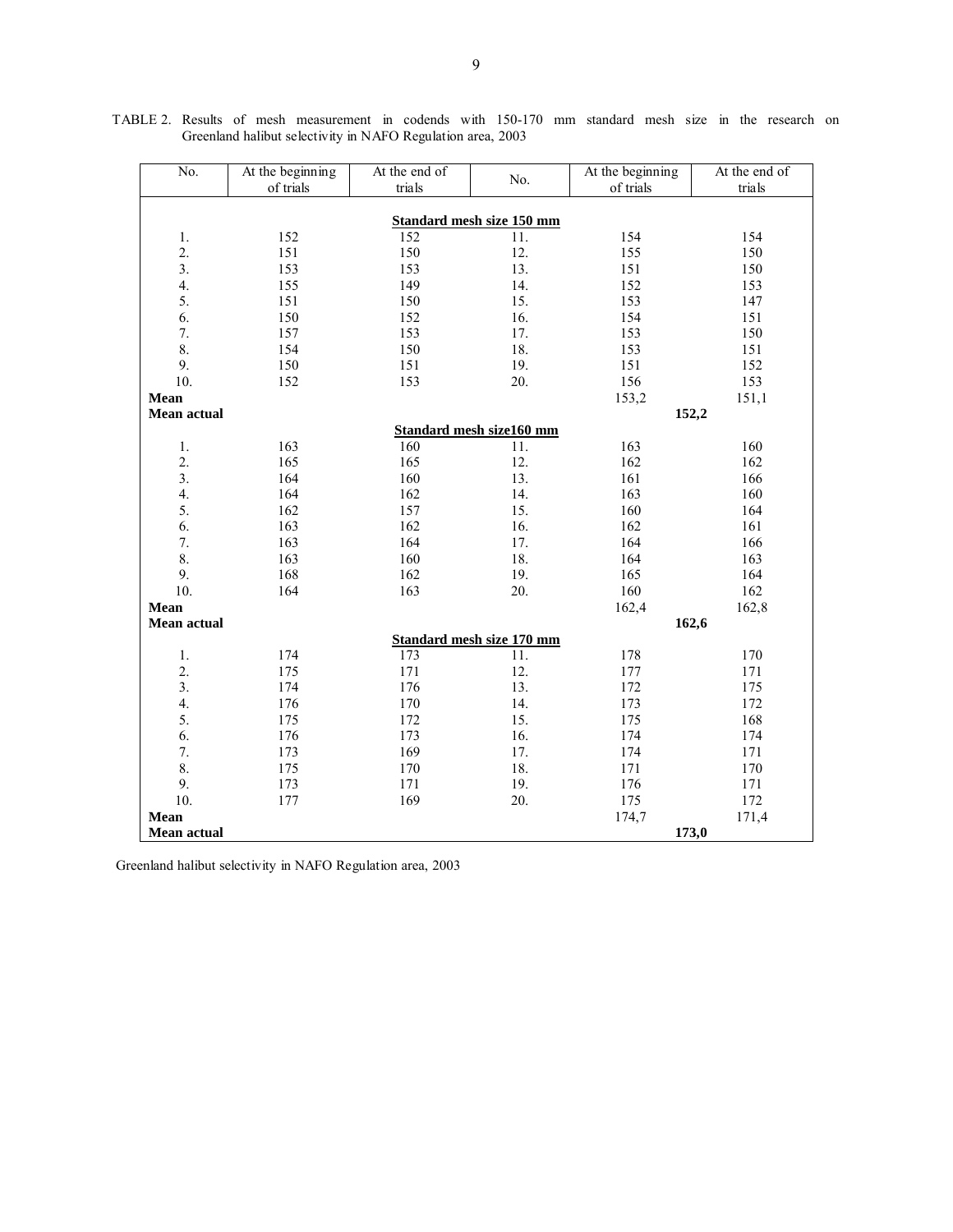|           |                                    | Males           |                 | Females         |                 | Males+females |           |  |
|-----------|------------------------------------|-----------------|-----------------|-----------------|-----------------|---------------|-----------|--|
| Function  | Parameter                          | Calculation, cm | Standard error, | Calculation, cm | Standard error, | Calculation,  | Standard  |  |
|           |                                    |                 | cm              |                 | cm              | $\,\rm cm$    | error, cm |  |
|           |                                    |                 |                 | Mesh 152,2 mm   |                 |               |           |  |
|           | $L_{25\%} =$                       | 35,4            | 3,1             | 35,4            | 2,1             | 35,4          | 0,6       |  |
| Logistic  | $L_{50\%} =$                       | 43,4            | 2,6             | 42,6            | 1,5             | 42,8          | 0,4       |  |
|           | $S.R. =$                           | 16,0            | 7,8             | 14,3            | 4,5             | 14,8          | 1,2       |  |
|           |                                    |                 |                 |                 |                 |               |           |  |
|           | <b>Estimation</b><br>criterion AIC | 32,7            |                 | 39,7            |                 | 87,4          |           |  |
|           |                                    |                 |                 |                 |                 |               |           |  |
|           | $L_{25\%} =$                       | 34,8            | 2,8             | 34,8            | 1,0             | 34,8          | 1,0       |  |
| Richard's | $L_{50\%} =$                       | 43,8            | 1,3             | 43,0            | 0, 5            | 43,3          | 0, 5      |  |
|           | $S.R. =$                           | 14,9            | 1,0             | 14,2            | 0,6             | 14,4          | 0, 5      |  |
|           | <b>Estimation</b>                  |                 |                 |                 |                 |               |           |  |
|           | criterion AIC                      |                 |                 | 89,1            |                 | 98,6          |           |  |
|           |                                    |                 |                 | Mesh 162,6 mm   |                 |               |           |  |
|           | $L_{25\%} =$                       | 39,5            | 2,3             | 38,7            | 2,3             | 39,0          | 0,4       |  |
| Logistic  | $L_{50\%} =$                       | 47,6            | 2,5             | 47,3            | 1,7             | 47,4          | 0,3       |  |
|           | $S.R. =$                           | 16,1            | 6,1             | 17,4            | 5,0             | 16,8          | $0.8\,$   |  |
|           | <b>Estimation</b>                  |                 |                 |                 |                 |               |           |  |
|           | criterion AIC                      | 37,5            |                 | 47,3            |                 | 145,1         |           |  |
|           | $L_{25\%} =$                       | 39,5            | 0,6             | 38,5            | 1,4             | 39,1          | 0,4       |  |
| Richard's | $L_{50\%} =$                       | 47,6            | 3,9             | 47,5            | 5,3             | 47,4          | 0,3       |  |
|           | $S.R. =$                           | 15,8            | 1,3             | 15,9            | 1,0             | 15,9          | 0,7       |  |
|           |                                    |                 |                 |                 |                 |               |           |  |
|           | <b>Estimation</b><br>criterion AIC | 95,0            |                 | 88,2            |                 | 129,1         |           |  |
|           |                                    |                 |                 | Mesh 173,0 mm   |                 |               |           |  |
|           | $L_{25\%} =$                       | 40,2            | 3,1             | 35,6            | 3,5             | 35.6          | 0.6       |  |
| Logistic  | $L_{50\%} =$                       | 48,7            | 5,1             | 48,3            | 2,8             | 48.4          | 0.5       |  |
|           | $S.R. =$                           | 17,1            | 10,7            | 16,5            | 6.5             | 16.7          | 1.2       |  |
|           |                                    |                 |                 |                 |                 |               |           |  |
|           | <b>Estimation</b><br>criterion AIC | 32,2            |                 | 43,0            |                 | 92.8          |           |  |
|           | $L_{25\%} =$                       | 40,3            | 2,0             | 40,1            | 0,9             | 40,2          | 0.7       |  |
| Richard's | $L_{50\%} =$                       | 48,6            | 1,0             | 48,3            | 0, 5            | 48,4          | 0.5       |  |
|           | $S.R. =$                           | 14,8            | 2,1             | 15,2            | 1,1             | 15,4          | 1.0       |  |
|           |                                    |                 |                 |                 |                 |               |           |  |
|           | <b>Estimation</b><br>criterion AIC |                 |                 | 88,8            |                 | 91,3          |           |  |
|           |                                    | 68,1            |                 |                 |                 |               |           |  |

TABLE 3 Selectivity parameters of codends with different mesh size in relation to Greenland halibut calculated by logistic and generalized (Richard's) functions, Div. 3L 3P NAFO, 2003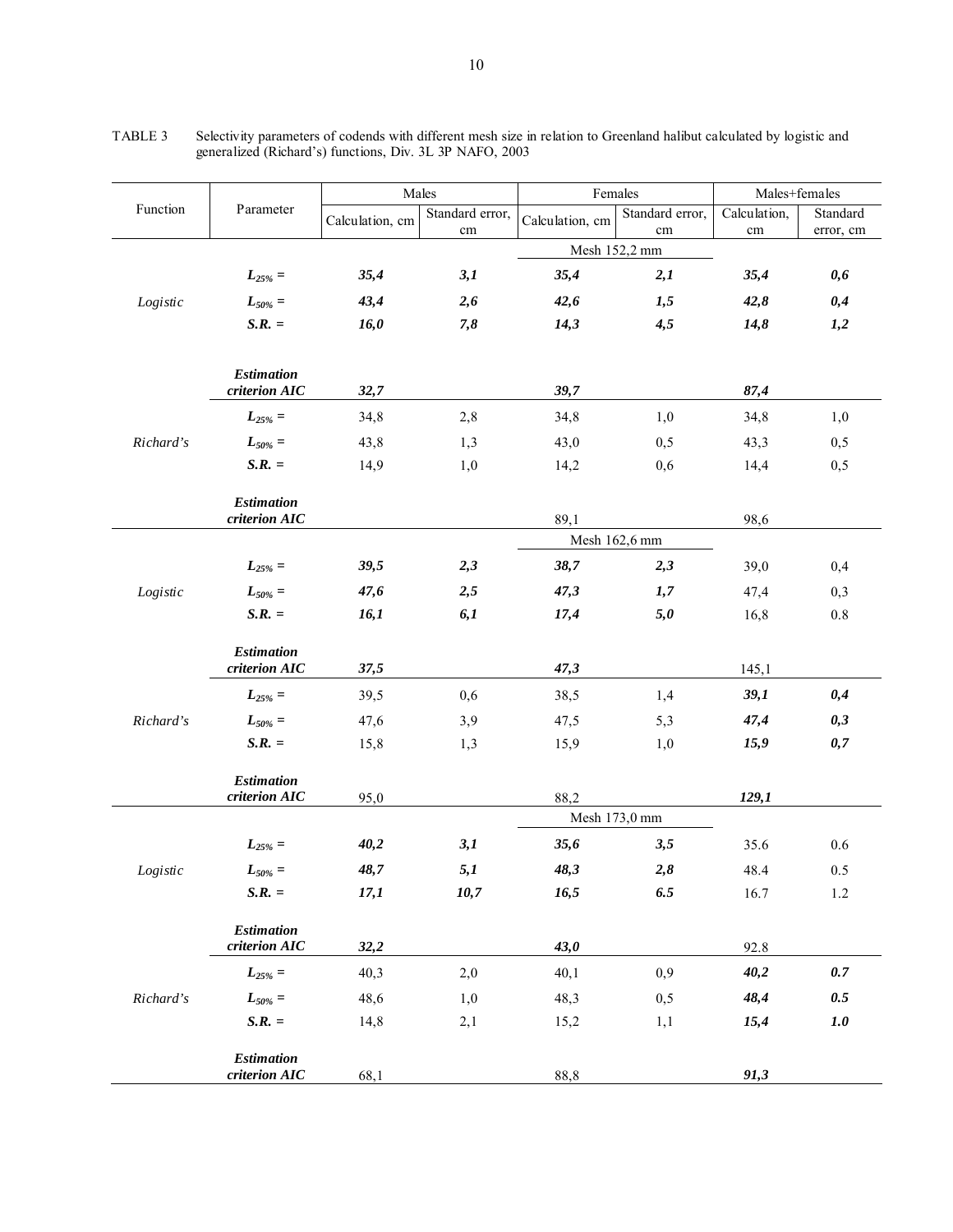| Mesh size,<br>mm | Number of<br>hauls | Towing duration | $L_{50}$ , cm | $K_S$ | SR, cm                   | $L_{25}$ , cm  | References                                      |
|------------------|--------------------|-----------------|---------------|-------|--------------------------|----------------|-------------------------------------------------|
| 121 <sup>1</sup> | $\overline{7}$     | 5               | 33,5          | 2,77  | 7,3                      | 30,2           | Lisovsky et al., 2001                           |
| 121 <sup>1</sup> | $\tau$             | 5               | 35,5          | 2,93  | 6, 5                     | 33             | Lisovsky et al., 2001                           |
| $127^2$          | $\boldsymbol{7}$   | 1,5             | 37            | 2,91  | $\overline{?}$           | $\overline{?}$ | Chumakov et al., 1981<br>Nikeshin et al., 1983  |
| 130 <sup>1</sup> | $\overline{7}$     | 5               | 38,5          | 2,96  | 7,1                      | 31,8           | Lisovsky et al., 2001                           |
| $130^{1}$        | $\overline{4}$     | $\mathbf{1}$    | 38,7          | 2,99  | 7,5                      | 34,5           | Cardenas et al., 1995                           |
| $130^{1}$        | $\overline{2}$     | $\overline{4}$  | 37,7          | 2,91  | 11,8                     | 30,5           | Cardenas et al., 1995                           |
| $130^{1}$        | 10                 | $4 - 5$         | 41,7          | 3,2   | 6,1                      | 38,2           | Lisovsky et al., 2002                           |
| $130^{1}$        | $10\,$             | $4 - 7$         | 40,3          | 3,1   | 9,6                      | 35,9           | Lisovsky and Pavlenko,<br>2003.                 |
| $132^{1}$        | 9                  | 5               | 40            | 3,03  | 10,5                     | 34             | Lisovsky et al., 2001                           |
| $133^2$          | $\tau$             | $\overline{?}$  | 40,5          | 3,08  | $\overline{\mathcal{L}}$ | $\overline{?}$ | Chumakov et al., 1981<br>Nikeshin et al., 1983. |
| $135^3$          | 14                 | $\overline{4}$  | 42,0          | 3,1   | 9,6                      | 37,2           | Huse and Nedreaas, 1995.                        |
| $135^1$          | $10\,$             | 5               | 43,8          | 2,9   | 10,0                     | 39,0           | Lisovsky and Pavlenko,<br>2003.                 |
| 136 <sup>1</sup> | $10\,$             | $4 - 6$         | 45,3          | 3,3   | 7,9                      | 41,0           | Lisovsky and Pavlenko,<br>2003.                 |
| $145^3$          | 14                 | $\overline{4}$  | 47,7          | 3,29  | 7,4                      | 44             | Walsh et al., 2000.                             |
| $145^3$          | 14                 | $\overline{4}$  | 47,2          | 3,3   | 7,0                      | 43,2           | Walsh and Hickey, 2000.                         |
| 145 <sup>1</sup> | $10\,$             | $\overline{4}$  | 45,2          | 3,1   | 7,1                      | 41,2           | Lisovsky et al., 2002.                          |
| 145 <sup>1</sup> | $10\,$             | $4 - 6$         | 46,2          | 3,2   | 6,3                      | 42,9           | Lisovsky and Pavlenko,<br>2003.                 |
| $150^1$          | $10\,$             | 5               | 48,7          | 3,2   | 6,9                      | 45,1           | Lisovsky and Pavlenko,<br>2003.                 |
| $150^2$          | $\overline{4}$     | $\overline{4}$  | 46,7          | 3,1   | 8,4                      | 41,8           | Lisovsky et al., 2002                           |
| 152 <sup>1</sup> | 10                 | $3 - 7$         | 42,8          | 2,8   | 14,8                     | 35,4           | This report.                                    |
| 163 <sup>1</sup> | 10                 | $5 - 7$         | 47,4          | 2,9   | 14,9                     | 39,1           | This report.                                    |
| 173 <sup>1</sup> | 10                 | $6 - 7$         | 48,4          | 2,8   | 15,4                     | 40,2           | This report.                                    |

TABLE 4. Selectivity parameters of trawl codends with different mesh size in the fishery of Greenland halibut in NAFO Regulation area derived by different researchers

# **Method of selectivity estimation:**

 $1 -$  bag-shaped cover;

 $2^2$  - cover of the ICES-type;<br> $3 -$  two cod-end bag.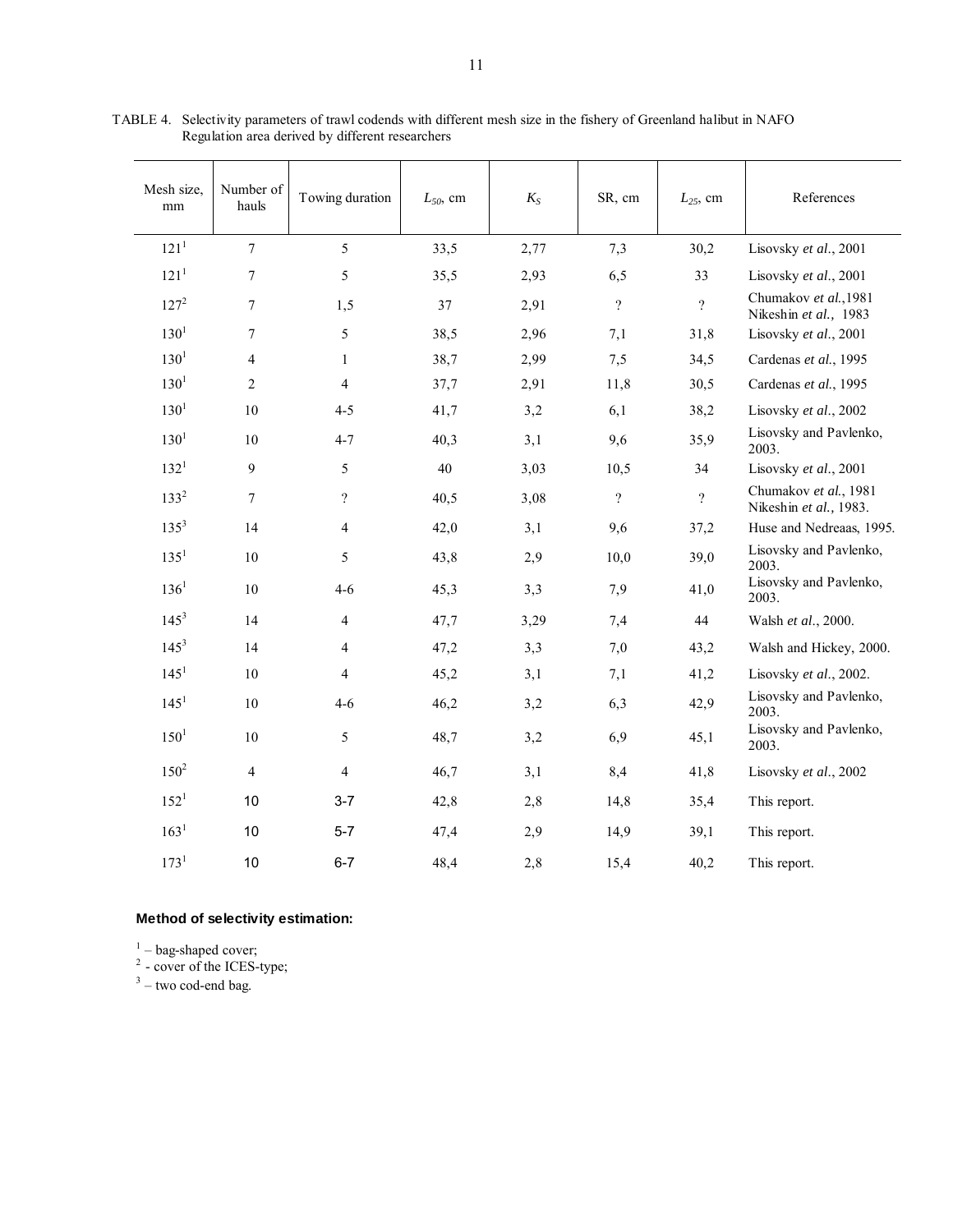|                    | Mesh size 152,2 mm            |                       |                        |                                   | Mesh size 162,6 mm               |                        | Mesh size 173,0 mm              |                                            |                  |
|--------------------|-------------------------------|-----------------------|------------------------|-----------------------------------|----------------------------------|------------------------|---------------------------------|--------------------------------------------|------------------|
| Fish length.<br>cm | Frequency<br>of<br>occurrence | One fish<br>weight, g | Weight of<br>catch, kg | Retention ratio<br>162.6/152.2 mm | Number of fish<br>in catch, ind. | Weight of<br>catch, kg | Retention ratio<br>173/152,2 мм | Number of fish Weight of<br>in catch, ind. | catch, kg        |
| 24                 | $\boldsymbol{0}$              | 103                   | $\boldsymbol{0}$       | 0.8                               | $\overline{0}$                   | $\overline{0}$         | 0.5                             | $\boldsymbol{0}$                           | $\mathbf{0}$     |
| $26\,$             | $\boldsymbol{0}$              | 145                   | $\boldsymbol{0}$       | $0.8\,$                           | $\boldsymbol{0}$                 | $\boldsymbol{0}$       | 0.5                             | $\boldsymbol{0}$                           | $\boldsymbol{0}$ |
| $28\,$             | $\,$ 8 $\,$                   | 185                   | 3                      | $0.8\,$                           | $\boldsymbol{7}$                 | $\mathbf{1}$           | 0.5                             | 4                                          | $\mathbf{1}$     |
| 30                 | $72\,$                        | 228                   | 28                     | $0.8\,$                           | 55                               | 13                     | 0.5                             | 40                                         | 9                |
| 32                 | 239                           | 298                   | 119                    | 0.7                               | 178                              | 53                     | 0.6                             | 135                                        | 40               |
| 34                 | 713                           | 380                   | 454                    | 0.7                               | 522                              | 198                    | 0.6                             | 418                                        | 159              |
| 36                 | 1065                          | 423                   | 755                    | 0.7                               | 766                              | 324                    | 0.6                             | 644                                        | 272              |
| $38\,$             | 2355                          | 488                   | 1926                   | $0.7\,$                           | 1666                             | 813                    | 0.6                             | 1465                                       | 715              |
| 40                 | 1669                          | 573                   | 1602                   | 0.7                               | 1164                             | 667                    | 0.6                             | 1065                                       | 610              |
| $42\,$             | 1221                          | 678                   | 1387                   | 0.7                               | 844                              | 572                    | 0.7                             | 797                                        | 541              |
| 44                 | 1243                          | 773                   | 1610                   | 0.7                               | 858                              | 664                    | 0.7                             | 829                                        | 641              |
| 46                 | 469                           | 895                   | 703                    | 0.7                               | 327                              | 293                    | 0.7                             | 319                                        | 286              |
| 48                 | 447                           | 998                   | 748                    | 0.7                               | 320                              | 319                    | 0.7                             | 311                                        | 310              |
| $50\,$             | 208                           | 1193                  | 415                    | 0.7                               | 155                              | 185                    | 0.7                             | 148                                        | 177              |
| 52                 | 130                           | 1295                  | 282                    | $0.8\,$                           | 102                              | 133                    | $0.7\,$                         | 96                                         | 125              |
| 54                 | $77\,$                        | 1458                  | 188                    | $0.8\,$                           | 65                               | 94                     | 0.8                             | 59                                         | $\bf 87$         |
| 56                 | 36                            | 1583                  | 95                     | 0.9                               | 32                               | 50                     | 0.8                             | 29                                         | 46               |
| 58                 | 21                            | 1803                  | 63                     | 0.9                               | 19                               | 35                     | 0.8                             | 18                                         | 32               |
| 60                 | 9                             | 1998                  | 30                     | $1.0$                             | 9                                | $17\,$                 | 0.9                             | 8                                          | 16               |
| 62                 | $\sqrt{6}$                    | 2235                  | $22\,$                 | $1.0\,$                           | 6                                | 13                     | 0.9                             | 5                                          | $12\,$           |
| 64                 | 3                             | 2420                  | 12                     | $1.0\,$                           | $\mathfrak{Z}$                   | $\tau$                 | 0.9                             | 3                                          | $\boldsymbol{7}$ |
| 66                 | $\boldsymbol{0}$              | 2643                  | $\boldsymbol{0}$       | $1.0\,$                           | $\boldsymbol{0}$                 | $\boldsymbol{0}$       | 0.9                             | $\boldsymbol{0}$                           | $\boldsymbol{0}$ |
| 68                 | $\overline{c}$                | 2885                  | 12                     | $1.0\,$                           | $\overline{\mathbf{c}}$          | 7                      | $1.0\,$                         | $\overline{c}$                             | $\boldsymbol{7}$ |
| $70\,$             | $\boldsymbol{0}$              | 3253                  | $\boldsymbol{0}$       | $1.0\,$                           | $\boldsymbol{0}$                 | $\boldsymbol{0}$       | 1.0                             | $\boldsymbol{0}$                           | $\boldsymbol{0}$ |
| 72                 | 1                             | 3478                  | $\boldsymbol{7}$       | $1.0\,$                           | $\mathbf{1}$                     | 4                      | $1.0\,$                         | 1                                          | 4                |
| 74                 | $\boldsymbol{0}$              | 3623                  | $\boldsymbol{0}$       | $1.0\,$                           | $\boldsymbol{0}$                 | $\boldsymbol{0}$       | $1.0\,$                         | $\boldsymbol{0}$                           | $\boldsymbol{0}$ |
| 76                 | $\boldsymbol{0}$              | 3918                  | $\boldsymbol{0}$       | $1.0\,$                           | $\boldsymbol{0}$                 | $\boldsymbol{0}$       | $1.0\,$                         | $\boldsymbol{0}$                           | $\boldsymbol{0}$ |
| $78\,$             | $\boldsymbol{0}$              | 4355                  | $\boldsymbol{0}$       | $1.0\,$                           | $\boldsymbol{0}$                 | $\mathbf{0}$           | $1.0\,$                         | $\theta$                                   | $\boldsymbol{0}$ |
| $80\,$             | $\mathbf{1}$                  | 4695                  | 9                      | $1.0\,$                           | $\mathbf{1}$                     | 6                      | 1.0                             | 1                                          | 6                |
| 82                 | 1                             | 5910                  | 12                     | $1.0$                             | 1                                | 7                      | 1.0                             | 1                                          | $\overline{7}$   |
| 84                 | 1                             | 6145                  | 12                     | $1.0\,$                           | 1                                | 7                      | 1.0                             | 1                                          | $\overline{7}$   |
| 86                 | 1                             | 6480                  | 13                     | $1.0\,$                           | $\mathbf{1}$                     | 8                      | 1.0                             | $\mathbf{1}$                               | 8                |
| $88\,$             | $\boldsymbol{0}$              | 6805                  | $\boldsymbol{0}$       | $1.0\,$                           | $\boldsymbol{0}$                 | $\boldsymbol{0}$       | $1.0\,$                         | $\boldsymbol{0}$                           | $\boldsymbol{0}$ |
| $90\,$             | $\overline{c}$                | 7950                  | 24                     | 1.0                               | $\overline{c}$                   | 14                     | $1.0\,$                         | $\overline{c}$                             | 14               |
| Total, ind.        | 10000                         |                       |                        |                                   | 7108                             |                        |                                 | 6403                                       |                  |
| Weight of          |                               |                       |                        |                                   |                                  |                        |                                 |                                            |                  |
| catch, kg          |                               |                       | 10531                  |                                   |                                  | 4504                   |                                 |                                            | 4136             |
| <b>Catch ratio</b> |                               |                       |                        |                                   |                                  | 0.43                   |                                 |                                            | 0.39             |
|                    |                               |                       |                        |                                   |                                  |                        |                                 |                                            |                  |

TABLE 5. Calculation of Greenland halibut catch by trawls rigged with codends with 152.2 mm, 162.6 mm and 173.0 mm mesh size in relation to that one by codend with 152.2 mm mesh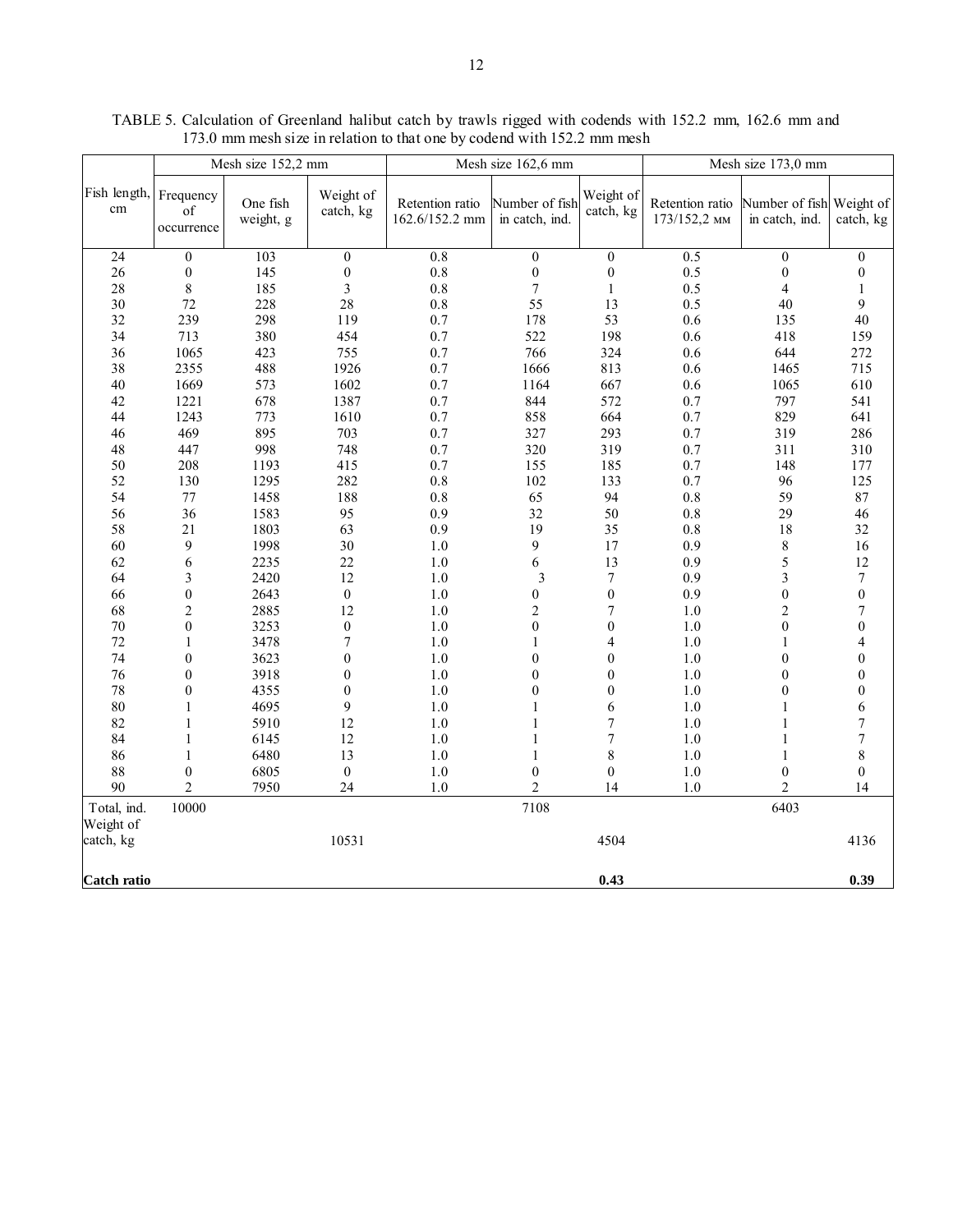

Fig.1 Cutting of bottom "Turbot"-454" 45.8 m trawl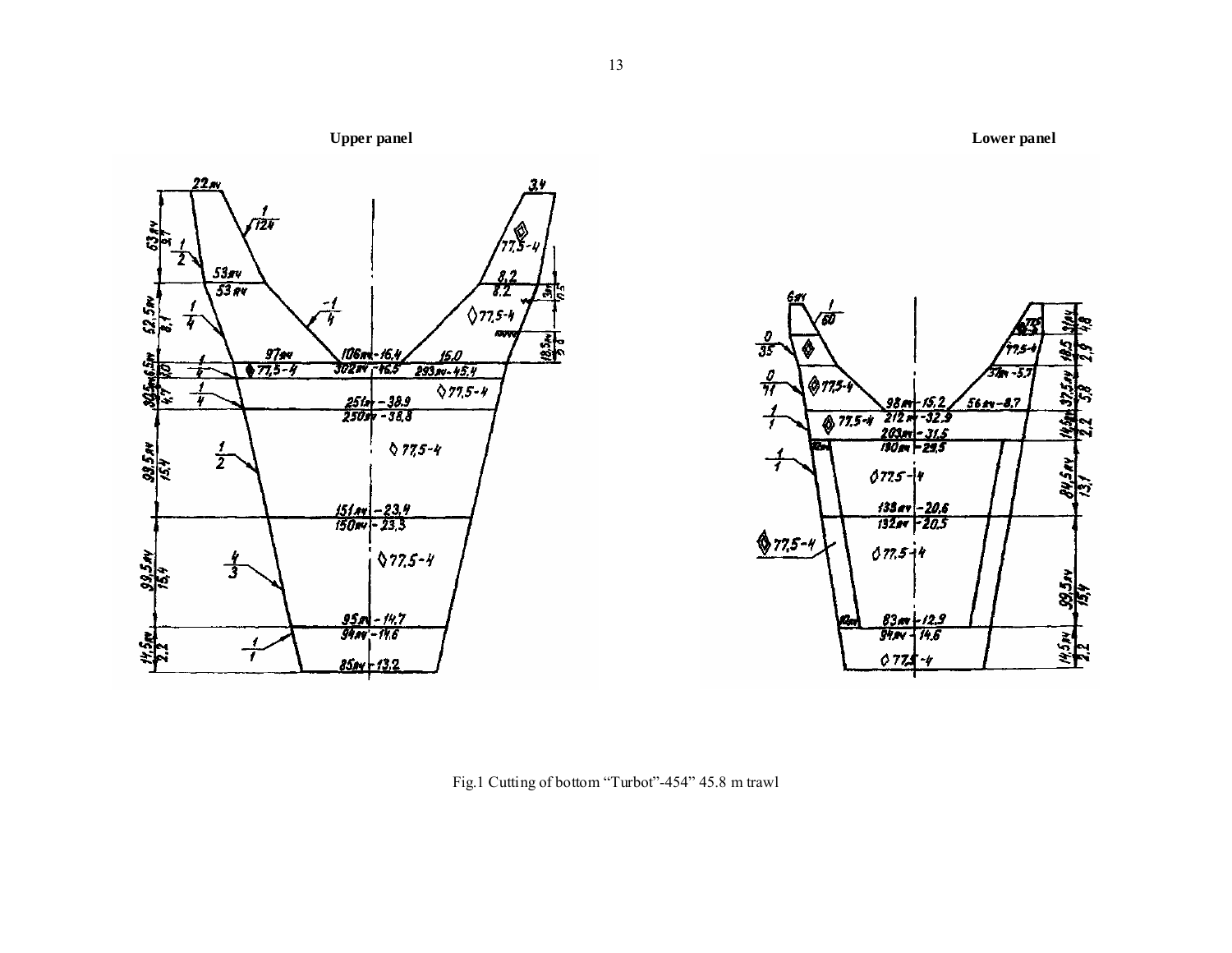

Fig. 2. Length composition of fish catch (a) and selectivity of codend with 152.2 mm mesh size (b) in relation to Greenland halibut with and without dividing by sex, Div. 3L of NAFO Regulation area, 2003.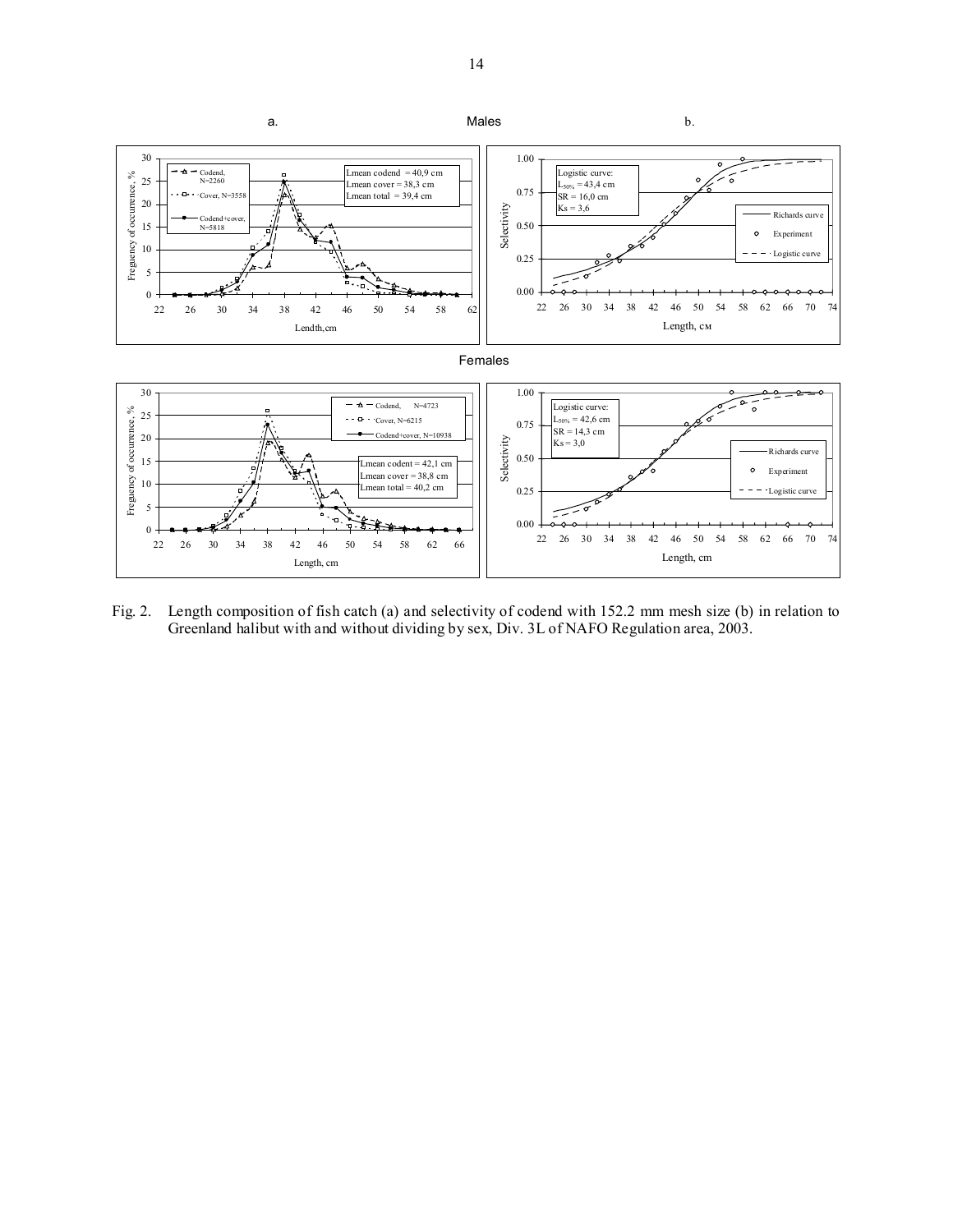

Fig. 3. Length composition of fish catch (a) and selectivity of codend with the length size of 162.6 mm (b) in relation to Greenland halibut with and without dividing by sex, Div.3L of NAFO Regulation area, 2003.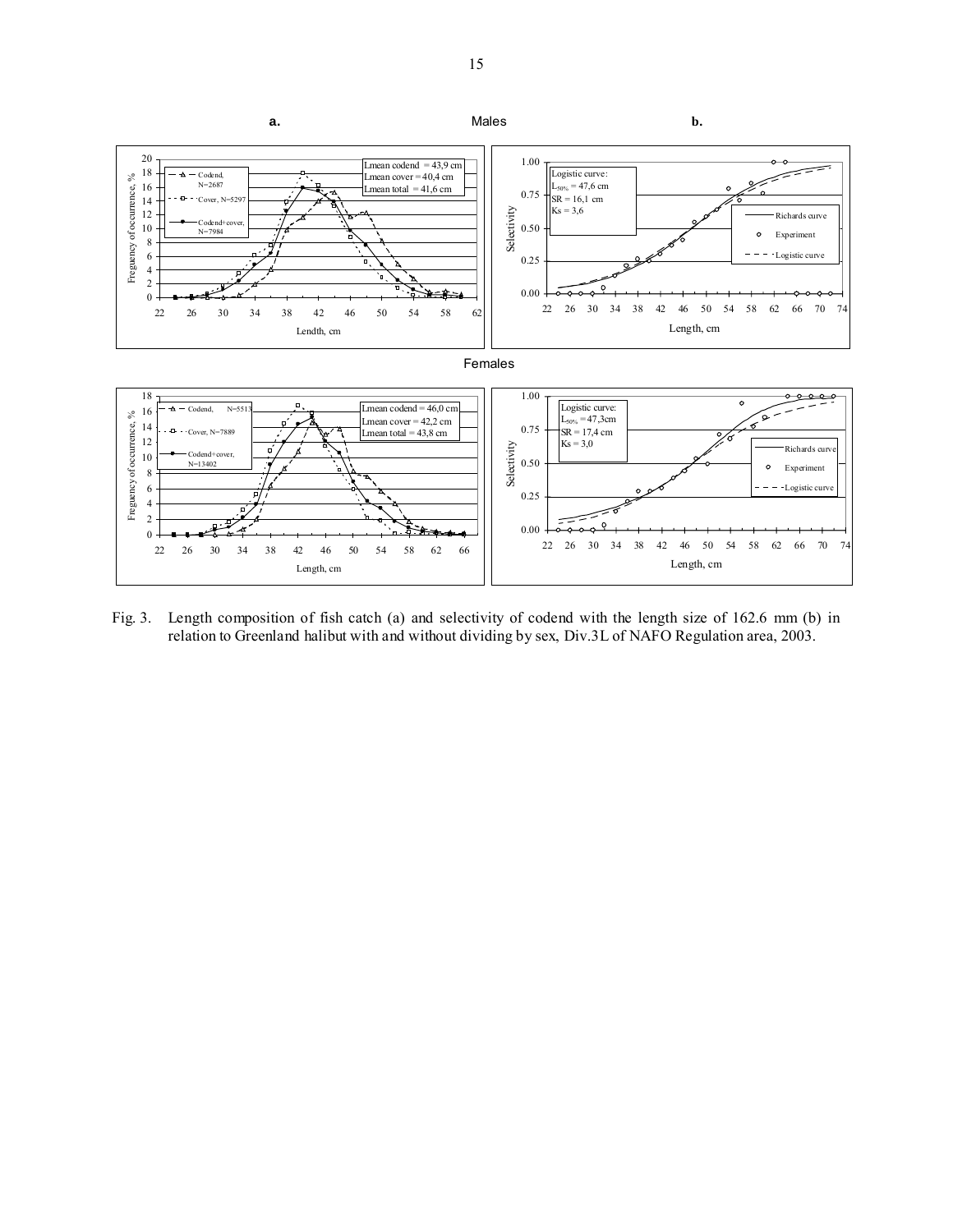

Fig. 4. Length composition of fish catch (a) and selectivity of codend with mesh size of 173.0 mm (b) in relation to Greenland halibut with or without dividing by sex, Div.3L of NAFO Regulation area, 2003.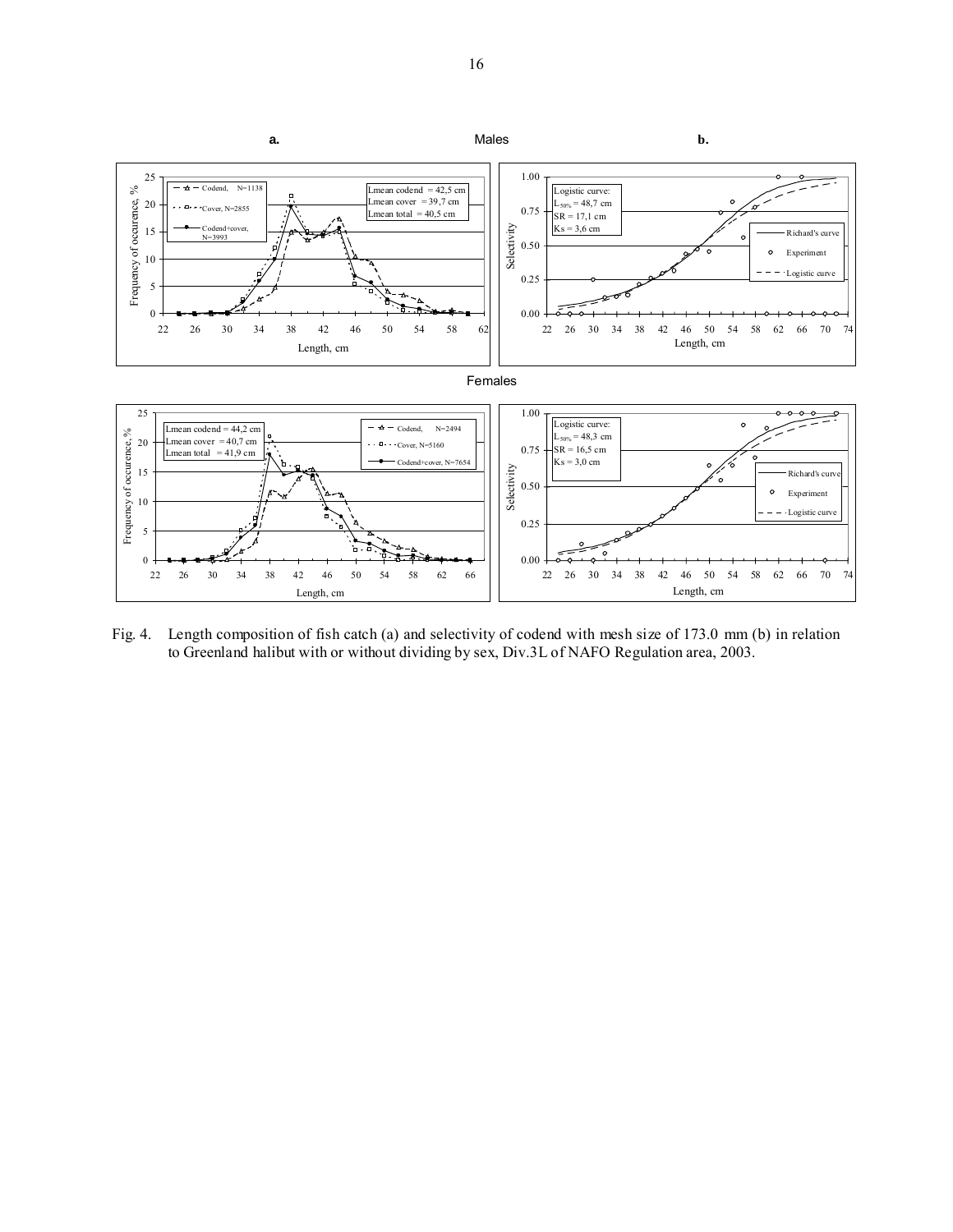![](_page_16_Figure_0.jpeg)

Fig. 5. Long-term profits of mesh size fishery as a result of the change of (from 130 mm to 135 mm) in Div. 3LMN of NAFO Regulation area with different fishing mortality FBAR 5-10

![](_page_16_Figure_2.jpeg)

Fig. 6. Long-term profits of fishery when changing mesh size (from 130 mm to 150 mm) in NAFO Regulation area with different fishing mortality FBAR 5-10